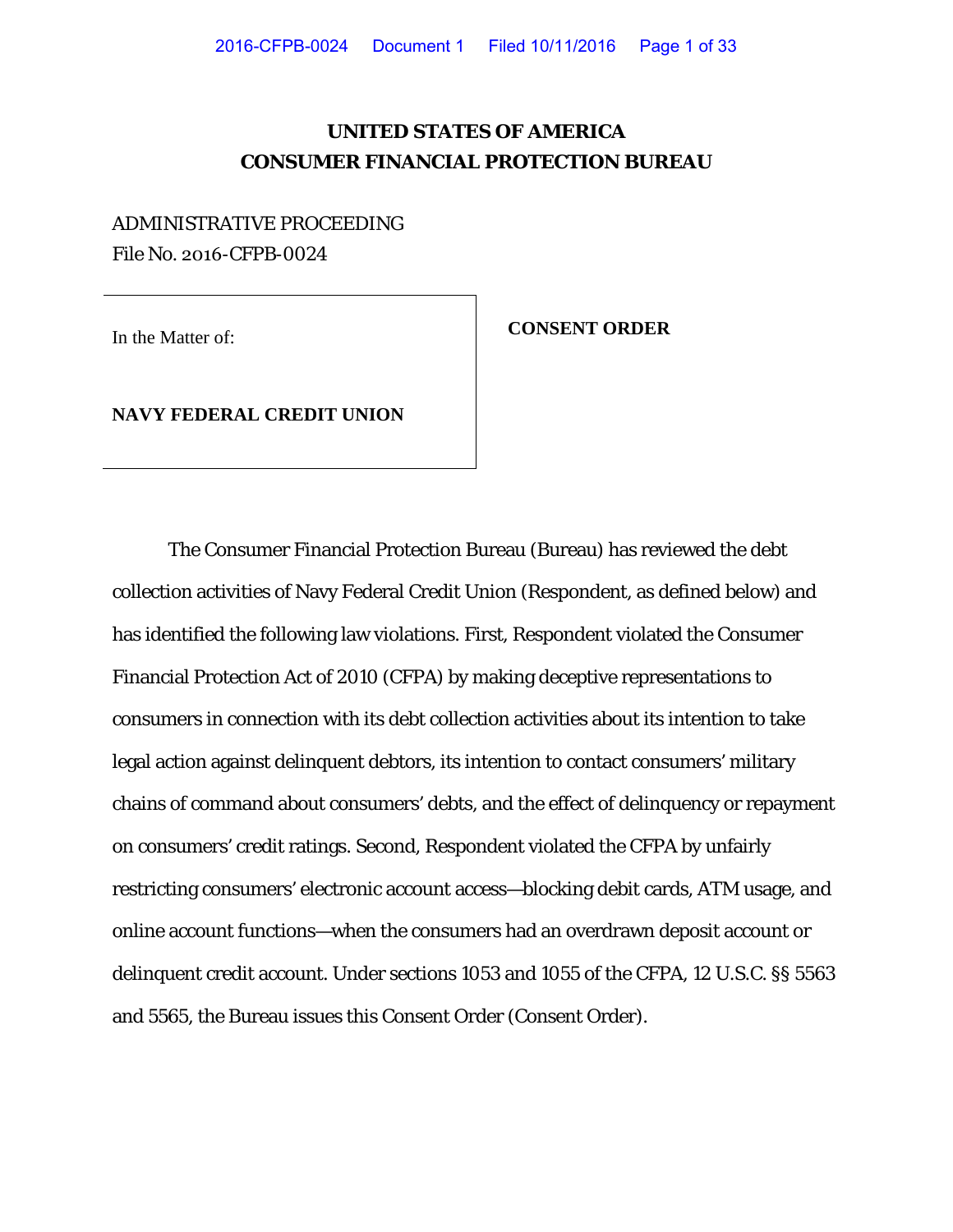# **I**

### **Jurisdiction**

1. The Bureau has jurisdiction over this matter under sections 1053 and 1055 of the CFPA, 12 U.S.C. §§ 5563 and 5565.

# **II Stipulation**

2. Respondent has executed a "Stipulation and Consent to the Issuance of a Consent Order," dated October 7, 2016 (Stipulation), which is incorporated by reference and is accepted by the Bureau. By this Stipulation, Respondent has consented to the issuance of this Consent Order by the Bureau under sections 1053 and 1055 of the CFPA, 12 U.S.C. §§ 5563 and 5565, without admitting or denying any of the findings of fact or conclusions of law, except that Respondent admits the facts necessary to establish the Bureau's jurisdiction over Respondent and the subject matter of this action.

# **III**

### **Definitions**

- 3. The following definitions apply to this Consent Order:
	- a. "Affiliate" means any person that controls, is controlled by, or is under common control with Respondent.
	- b. "Board" means Respondent's duly-elected and acting Board of Directors.
	- c. "Commanding Officer Threat Letter" means a letter described in Paragraphs 29-31 and sent by Respondent to a consumer during the Relevant Period.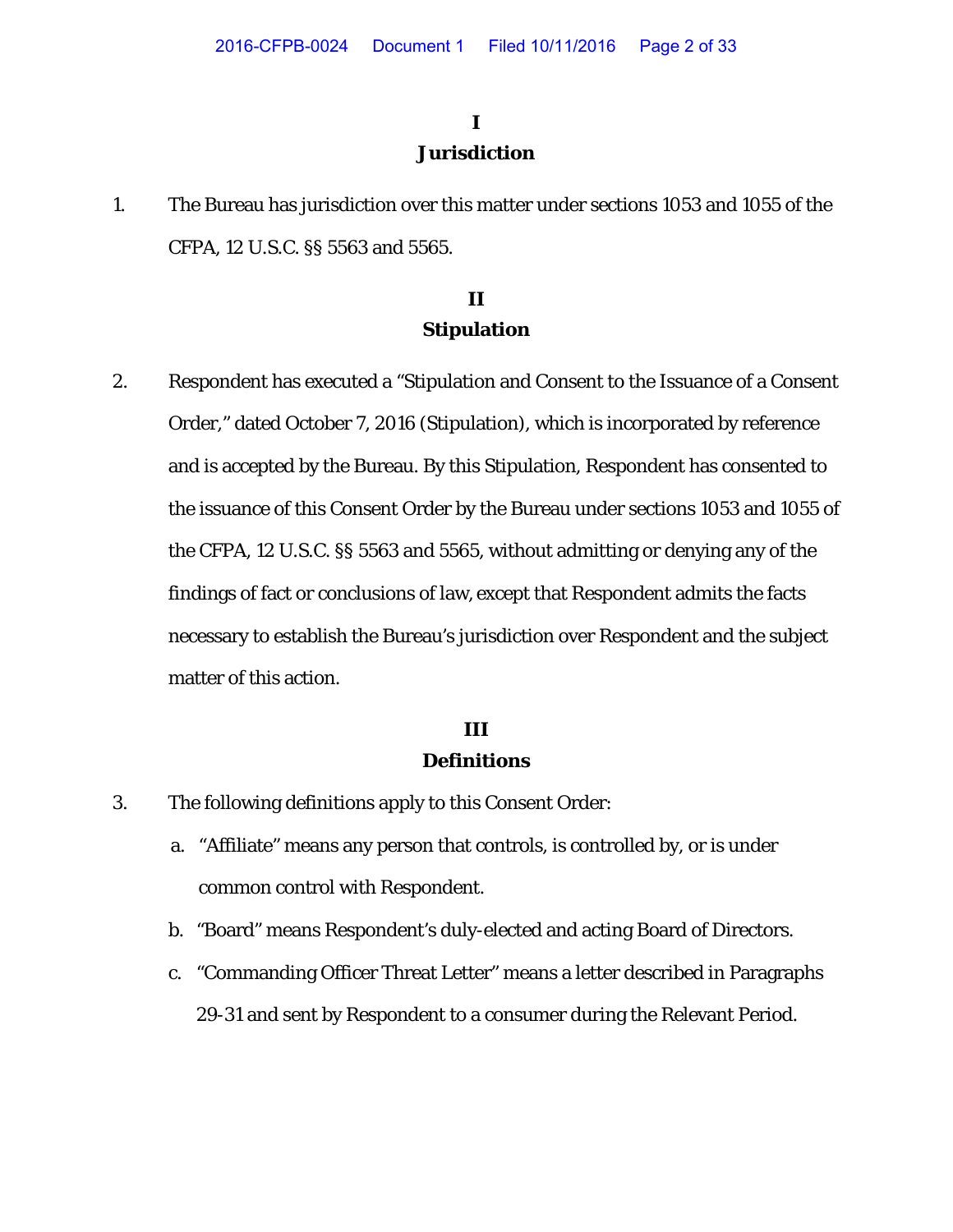- d. "Deceptive Debt Collection Letter" means a letter described in Paragraphs 14- 18, 29-31, and 39-42, and sent by Respondent to a consumer during the Relevant Period.
- e. "Effective Date" means the date on which this Consent Order is issued.
- f. "Regional Director" means the Regional Director for the Southeast Region for the Office of Supervision for the Consumer Financial Protection Bureau, or his/her delegate.
- g. "Related Consumer Action" means a private action by or on behalf of one or more consumers or an enforcement action by another governmental agency brought against Respondent based on substantially the same facts as described in Section IV of this Consent Order.
- h. "Relevant Period" includes the period from January 1, 2013, to the date of this Consent Order.
- i. "Respondent" means Navy Federal Credit Union and its successors and assigns.
- j. "Redress Eligible Consumer" means a consumer who:
	- i. Made a Redressable Payment to Respondent; or
	- ii. Received a Commanding Officer Threat Letter during the Relevant Period.
- k. "Redressable Payment" means a payment to Respondent on a consumer debt made within 60 days of the date of a Deceptive Debt Collection Letter during the Relevant Period, with the following limitations: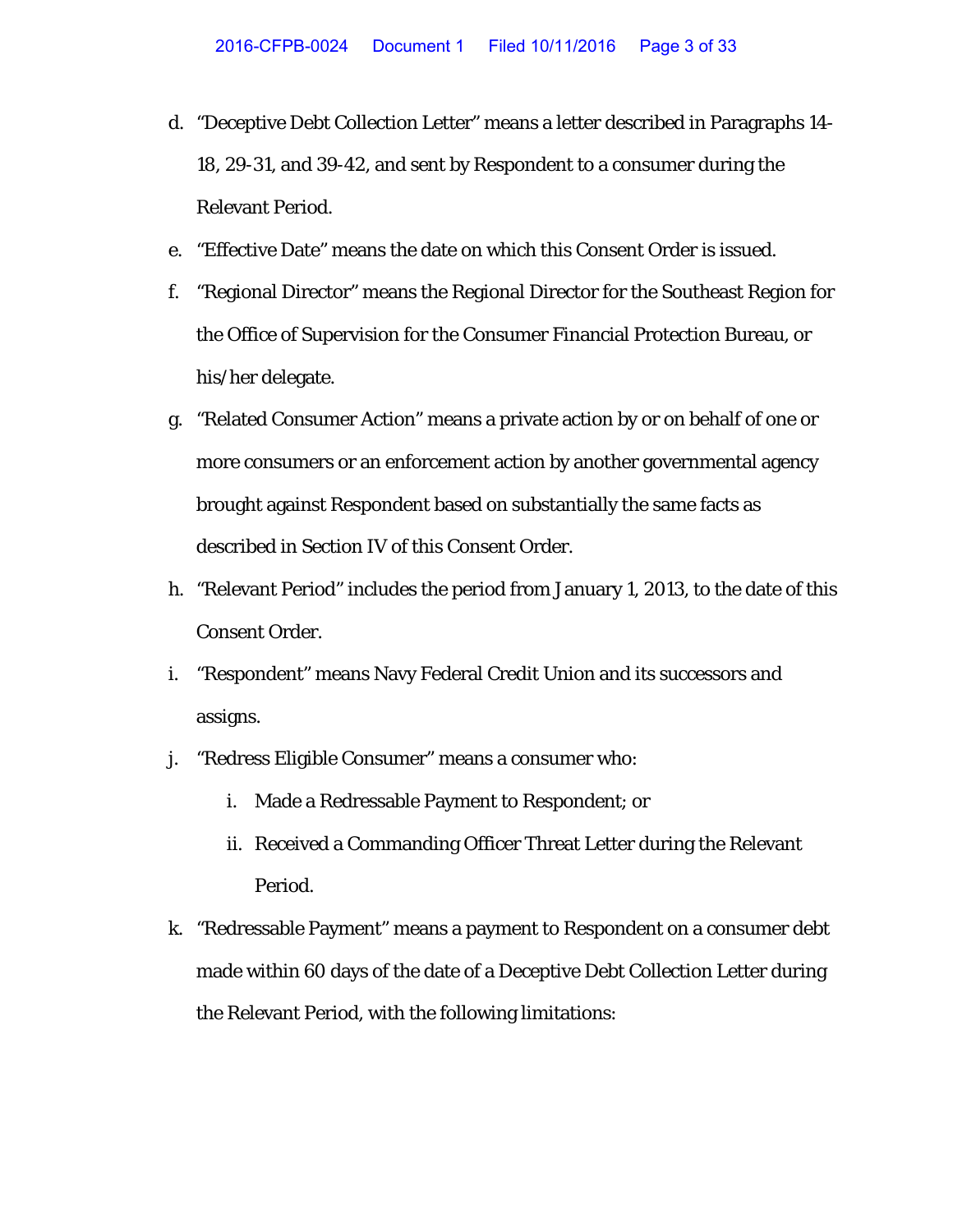- i. Redressable Payment does not include a payment where Respondent can demonstrate that the letter was undeliverable and no Deceptive Debt Collection Letter was received by the consumer;
- ii. Redressable Payment does not include a payment by an automobile insurance company or dealer;
- iii. Redressable Payment does not include a payment made as a result of a Navy Federal Credit Union refinance or consolidation loan that was applied for or initiated before the date of the Deceptive Debt Collection Letter; and
- iv. For any other payment made by a financial institution that extinguished the consumer's debt, as with a refinance or consolidation loan, Respondent may cap the Redressable Payment at \$1,000.
- l. "Service Provider" has the same meaning as set forth in section 1002(26) of the CFPA, 12 U.S.C. § 5481(26).

# **IV Bureau Findings and Conclusions**

The Bureau finds the following:

- 4. Respondent is a federal credit union with its principal place of business in Vienna, Virginia.
- 5. As of December 31, 2015, Respondent had \$73,286,800,000 in assets.
- 6. Respondent is an insured credit union with assets greater than \$10,000,000,000 within the meaning of 12 U.S.C. § 5515(a).
- 7. Respondent is a "covered person" as that term is defined by 12 U.S.C. § 5481(6).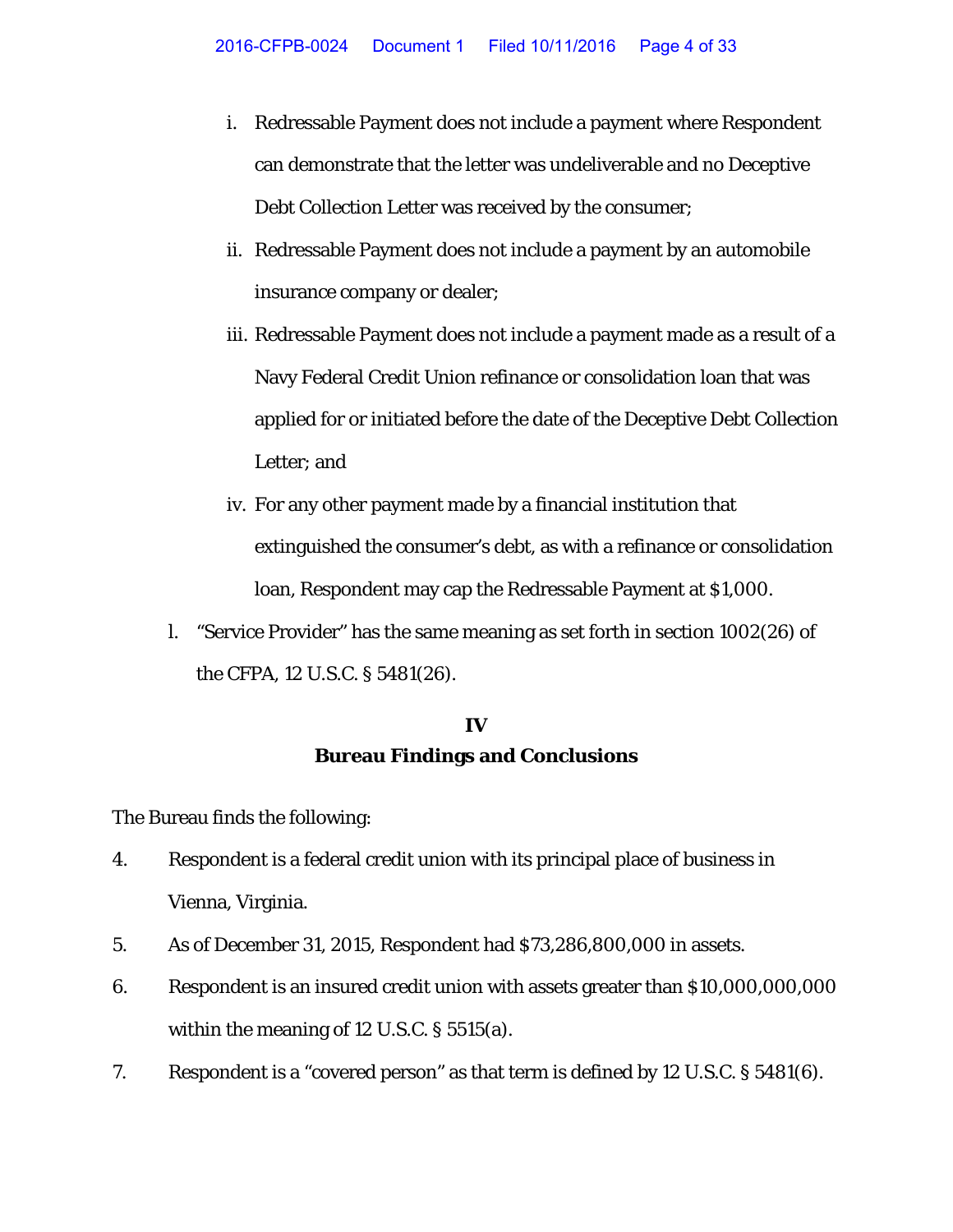- 8. At all times relevant to this Consent Order, Respondent offered and provided a wide range of consumer financial products and services, including accepting deposits and maintaining deposit accounts, extending credit, servicing loans, and collecting debt related to consumer financial products and services.
- 9. Membership in Navy Federal Credit Union is limited to people who are or have been United States military servicemembers, Department of Defense civilian employees or contractors, U.S. government employees assigned to Department of Defense installations, and their immediate family members.

#### **Findings and Conclusions as to Deceptive Debt Collection Letters**

- 10. Respondent generally handles its debt collection activities using Navy Federal Credit Union employees up to the point of litigation. Its primary collection activities are telephone calls and letters to delinquent and overdrawn members.
- 11. From at least January 1, 2013, until after Respondent learned of this investigation, Respondent's compliance controls and employee training regarding debt collection communications were inadequate.
- 12. Respondent made deceptive representations to hundreds of thousands of consumers in the course of attempting to collect on consumer debts.
- 13. Among Respondent's many debt collection letter templates in use at various times since at least January 1, 2013, several contained material representations that were likely to mislead reasonable consumers, including the following: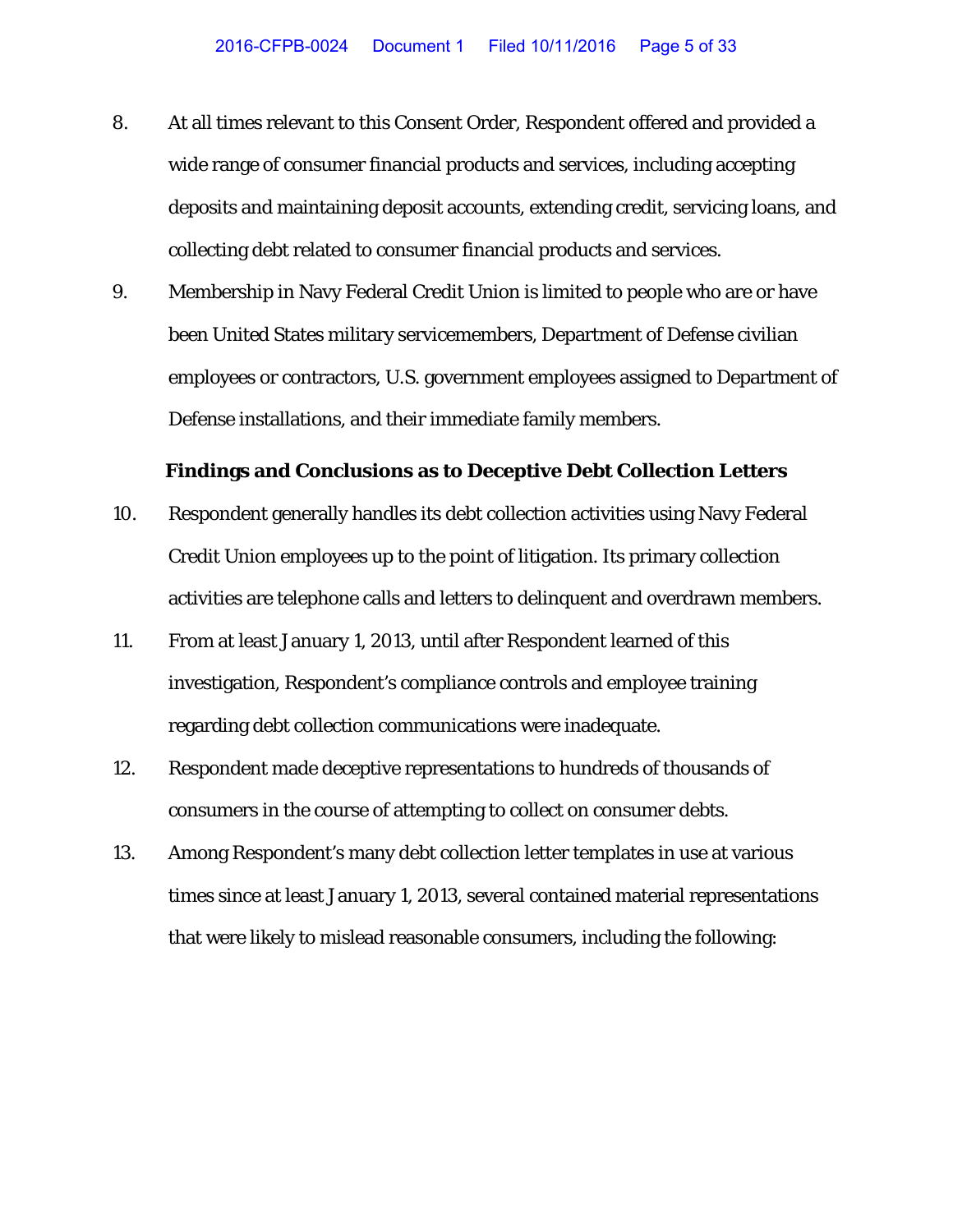### *Letters Threatening Legal Action*

- 14. In several letter templates, Respondent made representations threatening legal action against the consumer because of the consumer's delinquency on a Navy Federal Credit Union account.
- 15. Some letters stated that legal action had "been recommended."
- 16. Some letters stated that if the consumer failed to make a payment, Respondent would "have no alternative but to recommend [the account] for legal action."
- 17. Many of the letters threatened garnishment of wages—a remedy generally unavailable to Respondent without a court judgment against the consumer.
- 18. Between January 2013 and July 2015, Respondent sent letters to approximately 193,000 consumers creating the net impression that Respondent intended to sue the consumers if they failed to remit payment as instructed in the letter.
- 19. The reality, however, was that Respondent seldom recommended or took legal action against its members.
- 20. During the same period that these letters were sent to about 193,000 consumers, Respondent filed fewer than 5,000 debt collection lawsuits against its members.
- 21. In a sample of 239 accounts involving consumers who did not communicate with or remit funds as demanded by Respondent in a problematic letter, Respondent filed just eight debt collection lawsuits.
- 22. Respondent's process for evaluating accounts for potential legal action was not sufficiently connected to or coordinated with the separate process for determining when to send letters to consumers threatening legal action.
- 23. Rather than engage in any account-specific review prior to sending such a letter, Respondent treated all charged-off accounts "recommended for litigation" for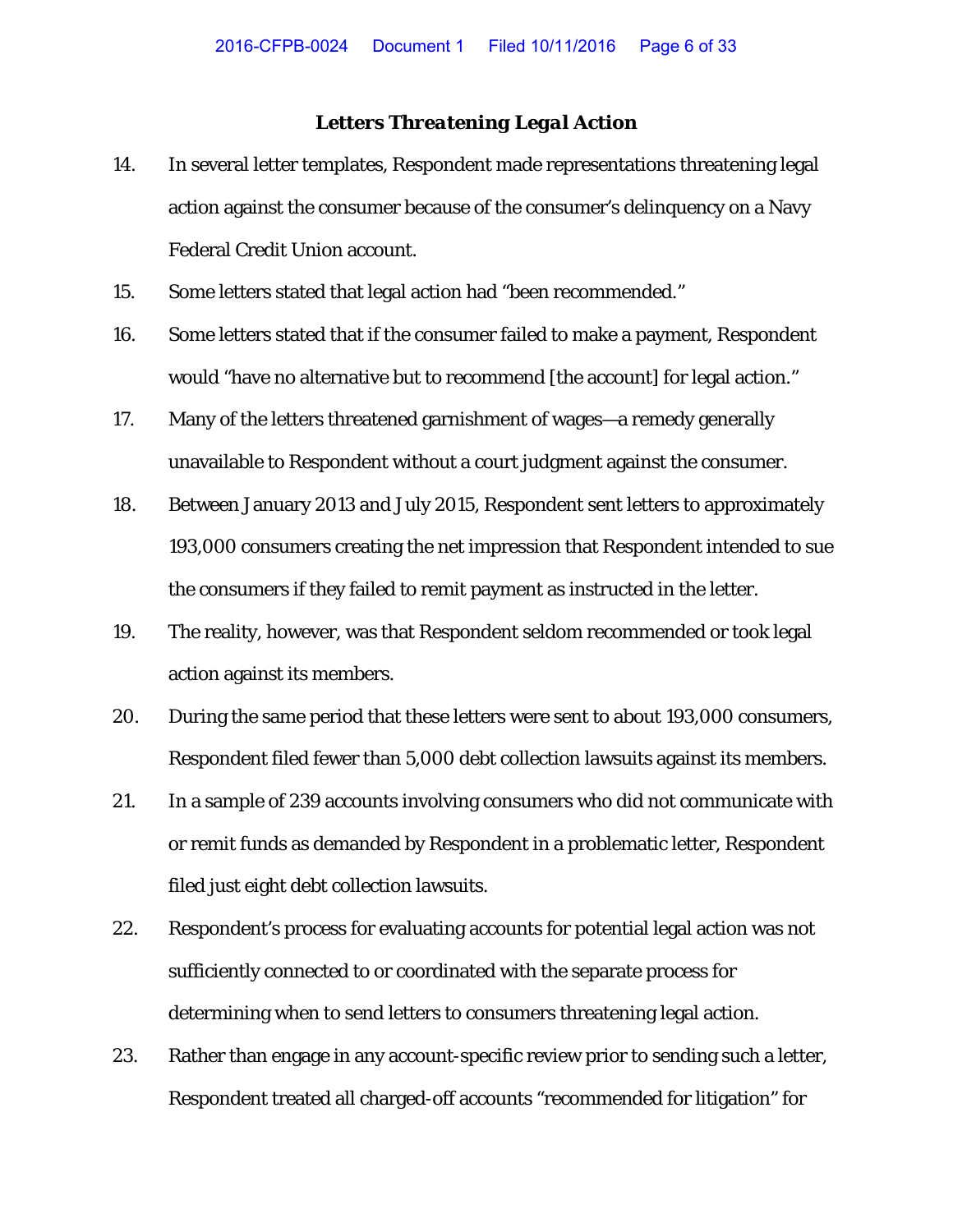purposes of sending collection letters threatening legal action. Despite that blanket treatment, a very small subset of those accounts would actually be recommended for litigation if the delinquency remained uncured.

- 24. Because of the disconnect between Respondent's narrow litigation practice and its broad letter campaign, the message to consumers—pay or be sued—was inaccurate about 97% of the time, even among consumers who did not make a payment in response to the letter.
- 25. Section 1036(a)(1)(B) of the CFPA prohibits "unfair, deceptive, or abusive" acts or practices. 12 U.S.C. § 5536(a)(1)(B).
- 26. As described in Paragraphs 14 through 18, in connection with its debt collection activities, Respondent has represented in collection letters, expressly or impliedly, that it intended to take legal action against consumers.
- 27. In fact, in most cases, at the time Respondent made the representations, the threatened legal action was not intended.
- 28. Thus, Respondent's representations, as described in Paragraph 26, constitute deceptive acts or practices in violation of sections  $1031(a)$  and  $1036(a)(1)(B)$  of the CFPA, 12 U.S.C. §§ 5531(a) and 5536(a)(1)(B).

#### *Letters Threatening to Contact Servicemembers' Commanding Officers*

- 29. One of Respondent's debt collection letters threatened to contact consumers' military commanding officers about their delinquencies if consumers did not promptly make a payment.
- 30. The letter stated: "[Y]our continued failure to forward the requested funds will leave us no alternative but to forward the Certificate of Compliance covering your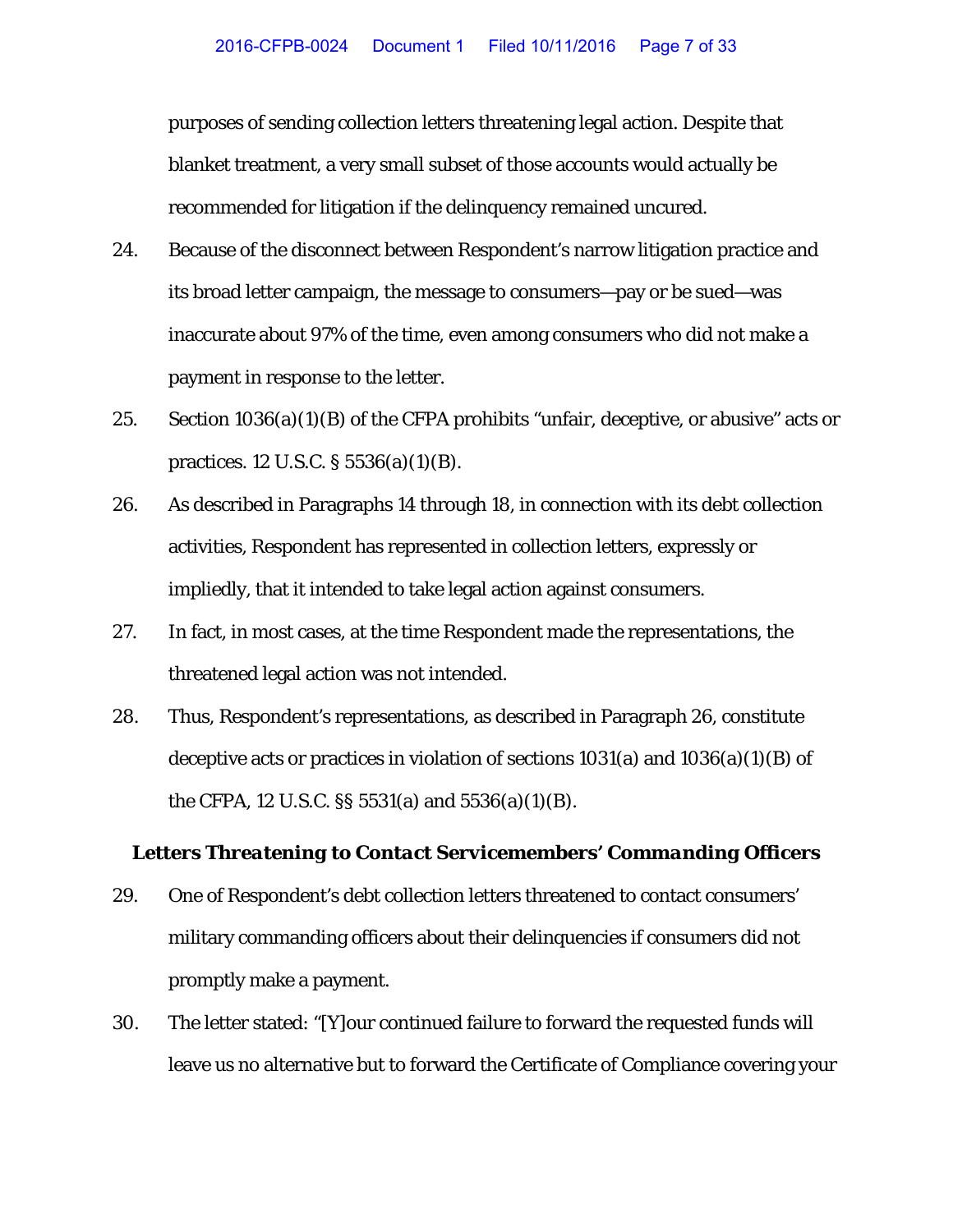loan to your commanding officer to request assistance in communicating with you."

- 31. This letter was sent to approximately 115 consumers, but there is no evidence that Respondent contacted the commanding officers of any of those recipients, even those who failed to comply with the demand to forward funds to Respondent.
- 32. Thus, the threat to contact consumers' commanding officers was false.
- 33. If Respondent had intended to carry out its threats to contact delinquent consumers' commanding officers, Respondent lacked consumers' consent to do so.
- 34. The provision in Respondent's account agreements that purported to give Respondent the right to disclose servicemembers' debts to their military commands was not consented to by consumers because the contract clause was buried in fine print, non-negotiable, and not bargained for by consumers.
- 35. Section 1036(a)(1)(B) of the CFPA prohibits "unfair, deceptive, or abusive" acts or practices. 12 U.S.C. § 5536(a)(1)(B).
- 36. As described in Paragraphs 29 through 31, in connection with its debt collection activities, Respondent has represented in collection letters, expressly or impliedly, that it was authorized and intended to contact consumers' commanding officers about the debts Respondent was attempting to collect.
- 37. In fact, at the time Respondent made the representations, Respondent was not authorized and did not intend to contact the consumers' military chains of command about the debts Respondent was attempting to collect.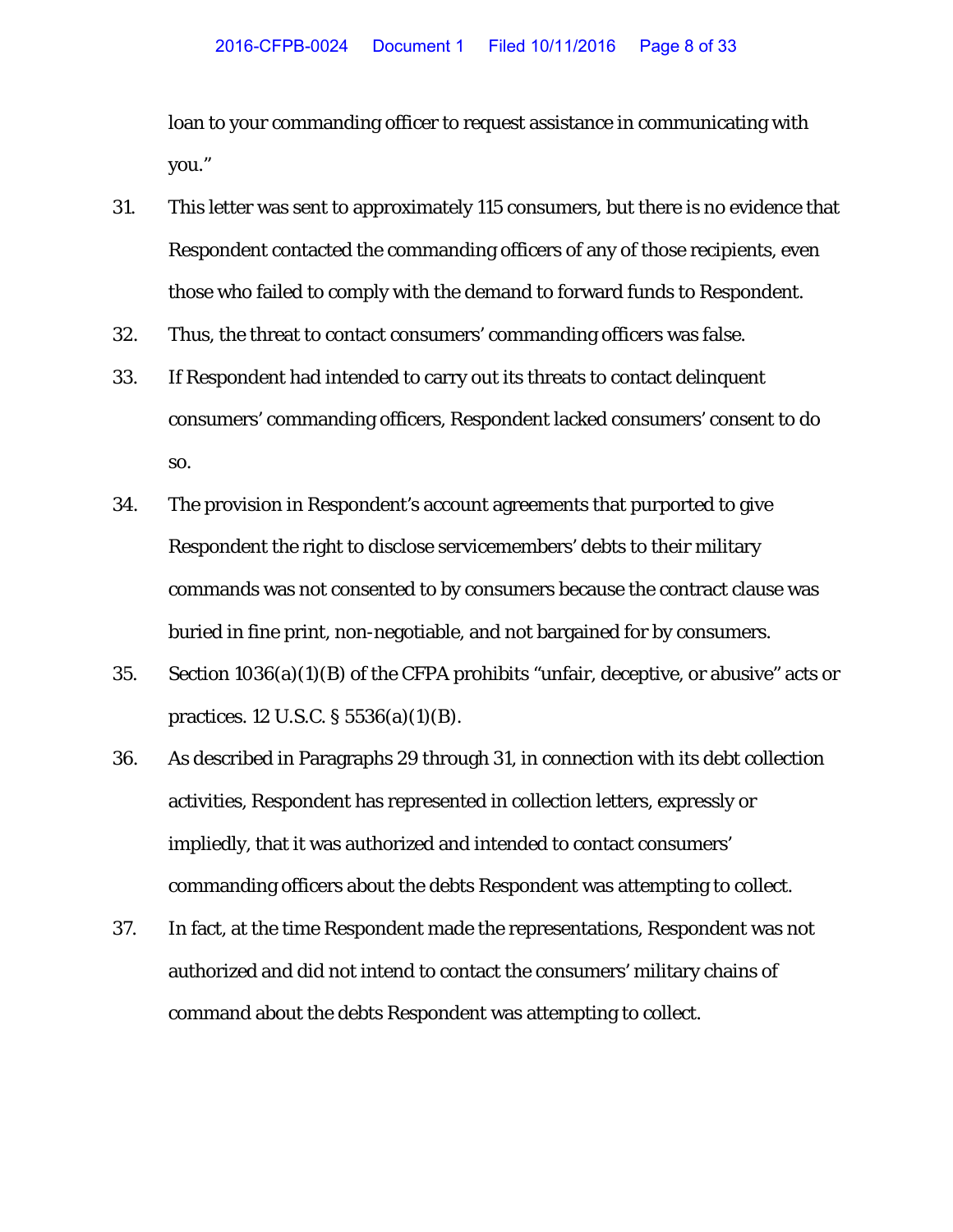38. Thus, Respondent's representations, as described in Paragraph 36, constitute deceptive acts or practices in violation of sections 1031(a) and 1036(a)(1)(B) of the CFPA, 12 U.S.C. §§ 5531(a) and 5536(a)(1)(B).

#### *Letters Containing Misrepresentations about Credit Ratings*

- 39. Respondent's debt collection letters also contained misrepresentations regarding the credit consequences of falling behind on a Navy Federal Credit Union loan.
- 40. Some letters sent to consumers informed them: "You will find it difficult, if not impossible, to obtain additional credit because of your present unsatisfactory credit rating with Respondent."
- 41. Other letters stated that the recipient consumer could "repair[]" his or her "credit" or "credit reputation" by calling Respondent.
- 42. Respondent sent the letters to about 68,000 consumers between January 2013 and July 2015.
- 43. Despite the letters' express representations about consumers' credit reputations and the unavailability of credit, Respondent did not review or analyze the recipients' particular credit situations before sending the letters.
- 44. Respondent had no basis to assert, as it did in the letters, that the recipients of the letters would necessarily find it difficult or impossible to obtain additional credit, or that the consumers' credit reputation would be repaired if they contacted Respondent.
- 45. Respondent's representations about the impact of the delinquency or repayment were inaccurate for many consumers.
- 46. Some letters also misleadingly implied that Respondent issued a credit "rating" as a credit reporting company would—or was offering credit "repair" services. In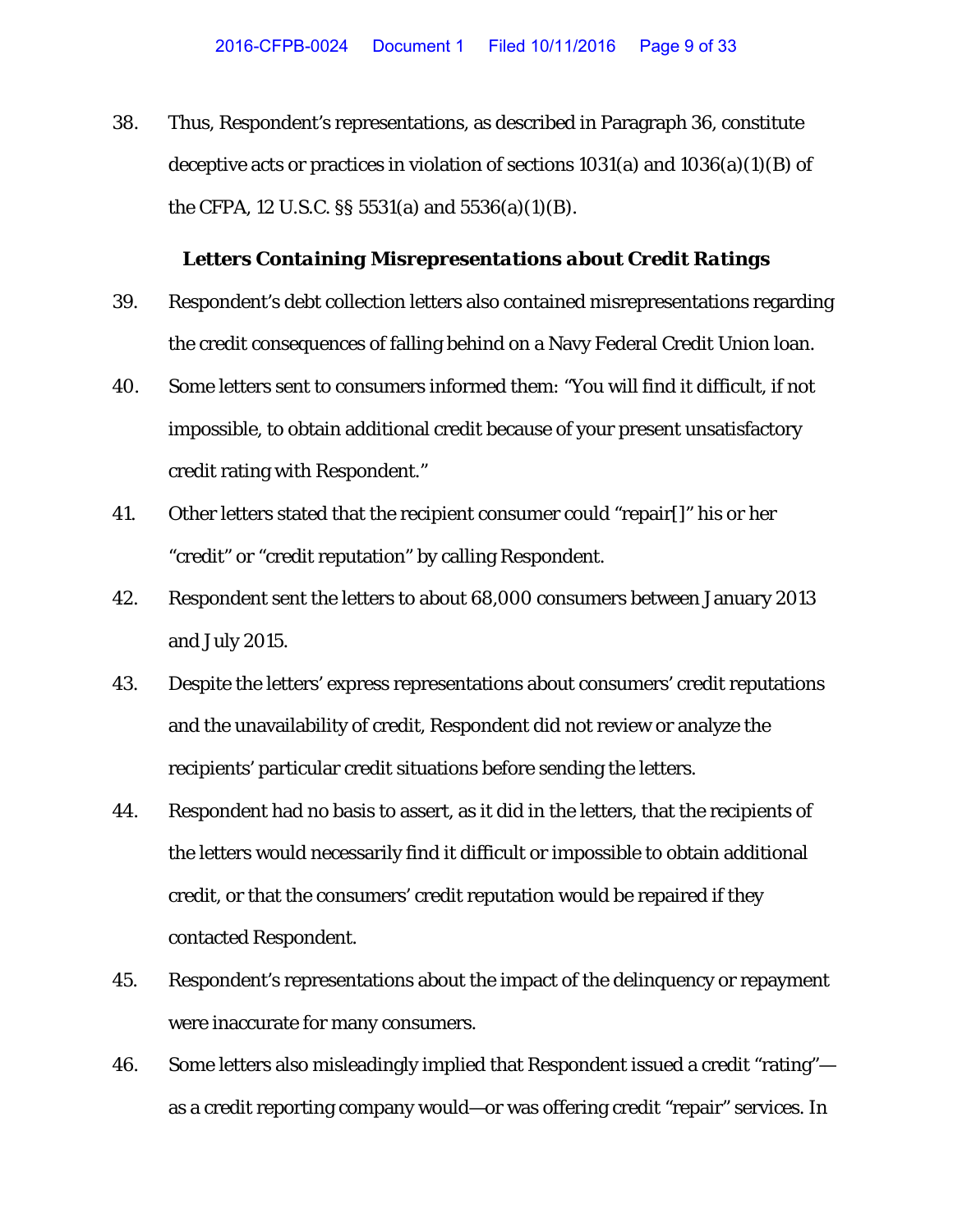fact, Respondent was merely a furnisher to credit reporting companies, and it was inaccurate for Respondent to imply that it could, itself, raise or lower consumers' credit ratings or improve consumers' access to credit.

- 47. Section 1036(a)(1)(B) of the CFPA prohibits "unfair, deceptive, or abusive" acts or practices. 12 U.S.C. § 5536(a)(1)(B).
- 48. As described in Paragraphs 39 through 42, in connection with its debt collection activities, Respondent has represented, expressly or impliedly, that Respondent offered credit repair services; that Respondent issued a credit rating; that a consumer's decision to settle or repay a debt would result in repairing or improving the consumer's credit history; and that a consumer's delinquency or default on a Navy Federal Credit Union debt would make it difficult or impossible for the consumer to obtain additional credit.
- 49. In fact, at the time Respondent made the representations, Respondent did not offer credit repair services; Respondent did not issue credit ratings; and Respondent had no basis to assert that a particular consumer's decision to settle or repay a debt would result in repairing or improving the consumer's credit history or that a consumer's delinquency or default on a Navy Federal Credit Union debt would make it difficult or impossible for the consumer to obtain additional credit from other creditors.
- 50. Thus, Respondent's representations, as described in Paragraph 48, constitute deceptive acts or practices in violation of sections  $1031(a)$  and  $1036(a)(1)(B)$  of the CFPA, 12 U.S.C. §§ 5531(a) and 5536(a)(1)(B).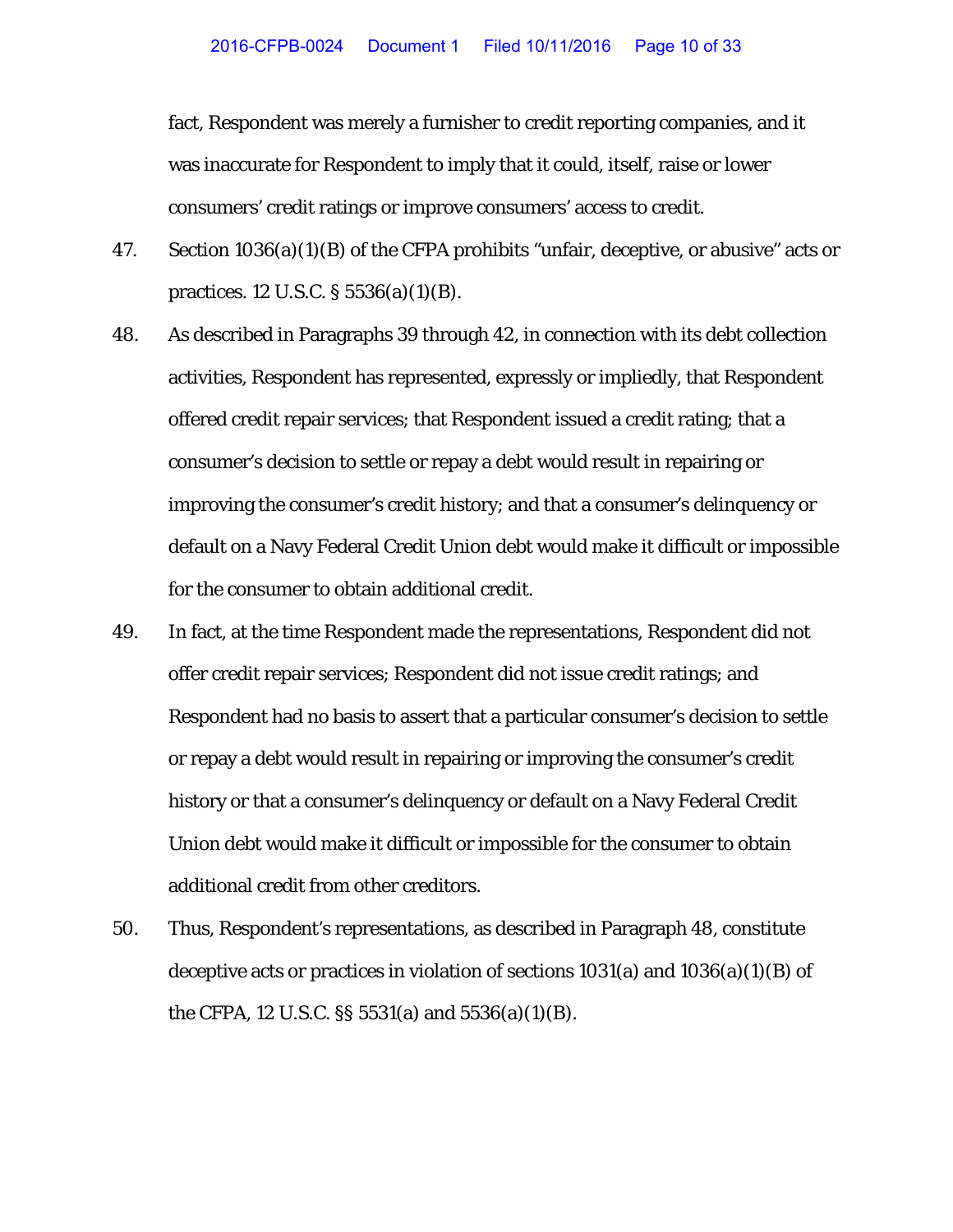### **Findings and Conclusions as to Deceptive Debt Collection Communications over the Telephone**

- 51. Since at least January 1, 2013, Respondent's collections personnel have made statements that were likely to mislead consumers over the telephone, including the following:
- 52. On numerous occasions, Respondent's collections personnel threatened legal action or wage garnishment as a consequence of delinquency or default even though Respondent, in the overwhelming majority of cases, did not take such action, even when consumers failed to comply with the demand to forward funds to Respondent.
- 53. In addition, during some calls Respondent's collections personnel threatened to contact a consumer's military command concerning a delinquent debt even though there is no evidence that Respondent made such contacts.
- 54. The threats Respondent made over the telephone were likely to mislead reasonable consumers. At the time of the phone calls, Respondent had no intention to file suit, garnish wages, or contact consumers' military employers about the debt.
- 55. Threats of litigation, wage garnishment, and disclosures to consumers' military employers were not covered in Respondent's training materials and internal policies and procedures. Between January 1, 2013 and at least June 1, 2015, Respondent's quality control procedures did not address threats of litigation, wage garnishment, and disclosures to consumers' military employers.
- 56. Some training manuals instructed collections personnel to obtain the consumer's commanding officer's contact information as alternative contact information for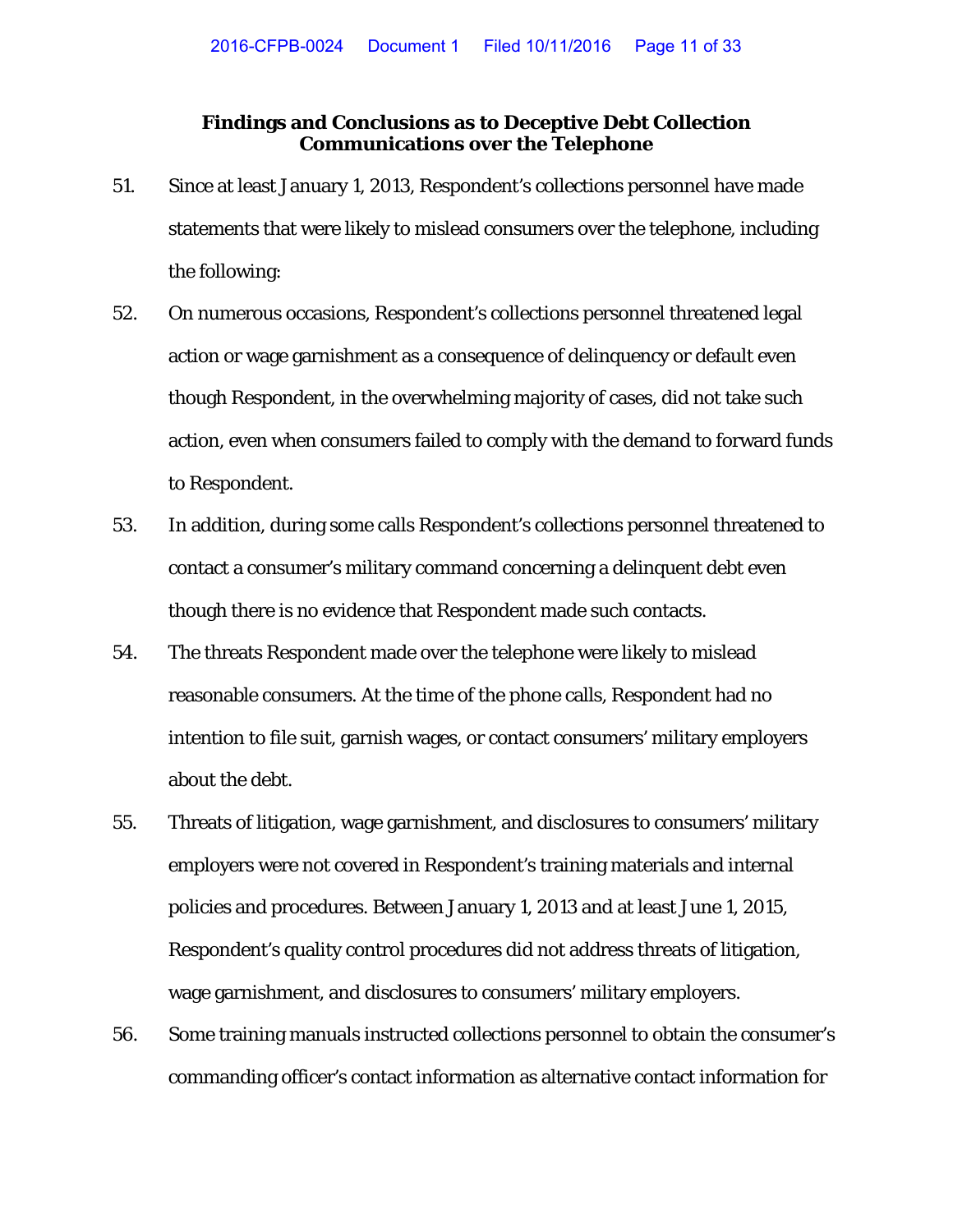the consumer. That instruction was not paired with sufficient guidance about not disclosing debts to third parties and not making threats Respondent could not legally take or did not intend to take.

- 57. Respondent lacks documentation that any employees were disciplined, reprimanded, or subject to additional training for disclosing debts to third parties or making threats Respondent could not legally take or did not intend to take.
- 58. Section 1036(a)(1)(B) of the CFPA prohibits "unfair, deceptive, or abusive" acts or practices. 12 U.S.C. § 5536(a)(1)(B).
- 59. As described in Paragraphs 51 through 53, in connection with its debt collection activities, Respondent has represented, expressly or impliedly, that it intended to file suit, garnish wages, or contact consumers' military employers about the debt.
- 60. In fact, at the time of the representations, the threatened actions were not intended or were actions Respondent was not authorized to pursue.
- 61. Thus, Respondent's representations, as described in Paragraph 59, constitute deceptive acts or practices in violation of sections  $1031(a)$  and  $1036(a)(1)(B)$  of the CFPA, 12 U.S.C. §§ 5531(a) and 5536(a)(1)(B).

### **Findings and Conclusions as to Unfair Electronic Account Access Restrictions**

- 62. Respondent had a practice of freezing consumers' electronic account access and disabling certain electronic services after consumers became delinquent on a Navy Federal Credit Union credit account.
- 63. The account restrictions were applied at the member level, meaning that a delinquency or overdraft on one account would trigger a freeze of the consumer's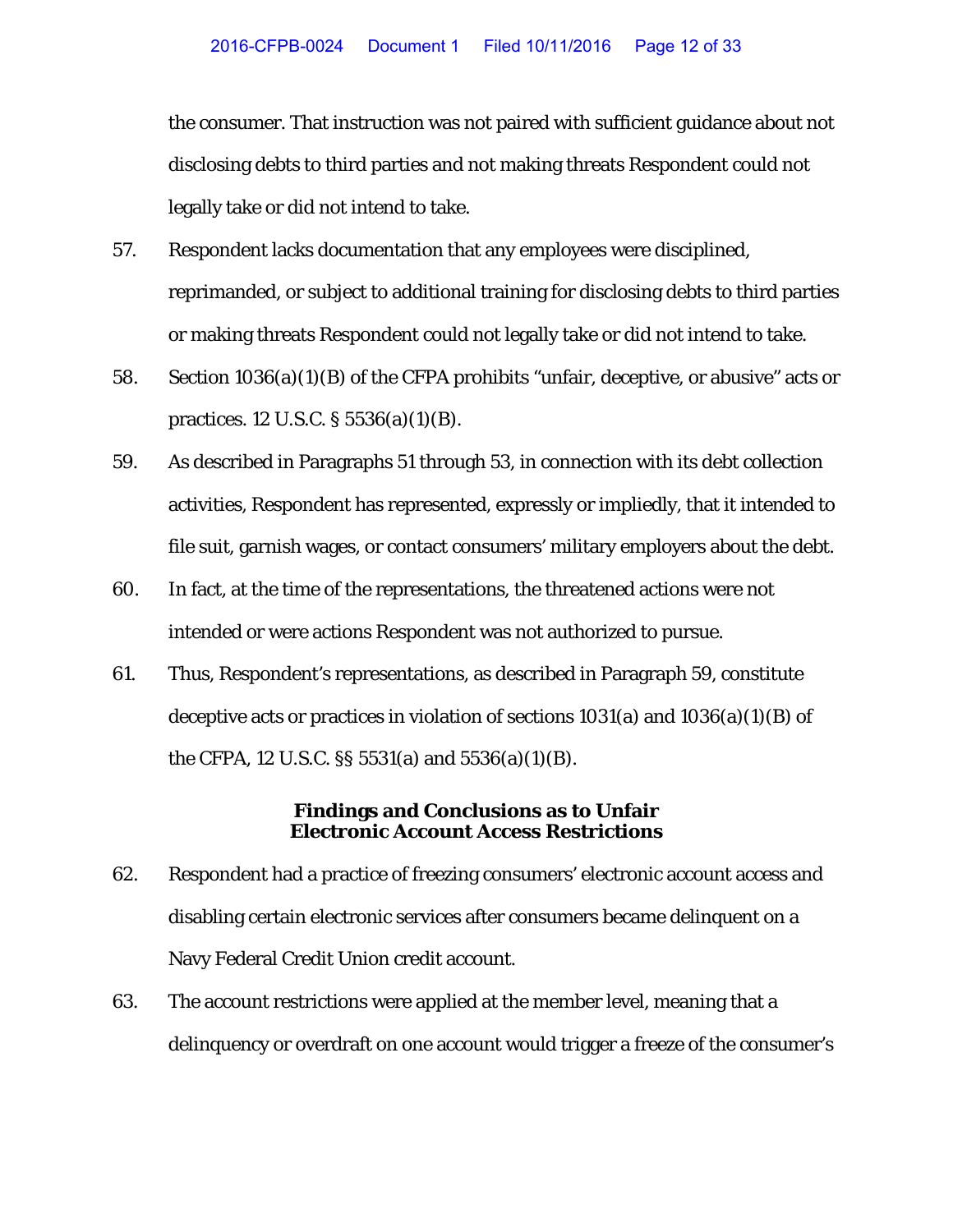electronic account access and certain electronic services for all of the consumer's Navy Federal Credit Union accounts.

- 64. The account restrictions included disabling the consumer's debit or ATM card and all functions at ATMs.
- 65. The account restrictions also prevented the consumer from accessing online or mobile web platforms to check account balances, transfer funds, or make online payments—except payments to the delinquent or overdrawn account.
- 66. The account restrictions also prevented the consumer from adding a travel alert to the consumer's accounts through mobile platforms.
- 67. The account restrictions also prevented consumers from having Social Security Administration verification requests processed, impeding consumers' ability to have their eligibility determined for certain Social Security benefits.
- 68. The timing of the restrictions depended on the risk level assigned to the account, with some electronic access freezes taking effect after just a few days of delinquency. Since January 1, 2013, about 36,000 consumers had their accounts restricted after being delinquent for 1-5 days; about 480,000 consumers had their accounts restricted after being delinquent 6-16 days; and about 180,000 consumers had their accounts restricted after being delinquent 17 or more days.
- 69. Respondent did not provide adequate notice to consumers of an impending electronic freeze.
- 70. In most cases, consumers could not regain their electronic services until after they settled their debt or made arrangements with Respondent.
- 71. Until mid-2015, Respondent did not make an exception for accounts containing protected federal benefits, such as Social Security Income and veterans' benefits.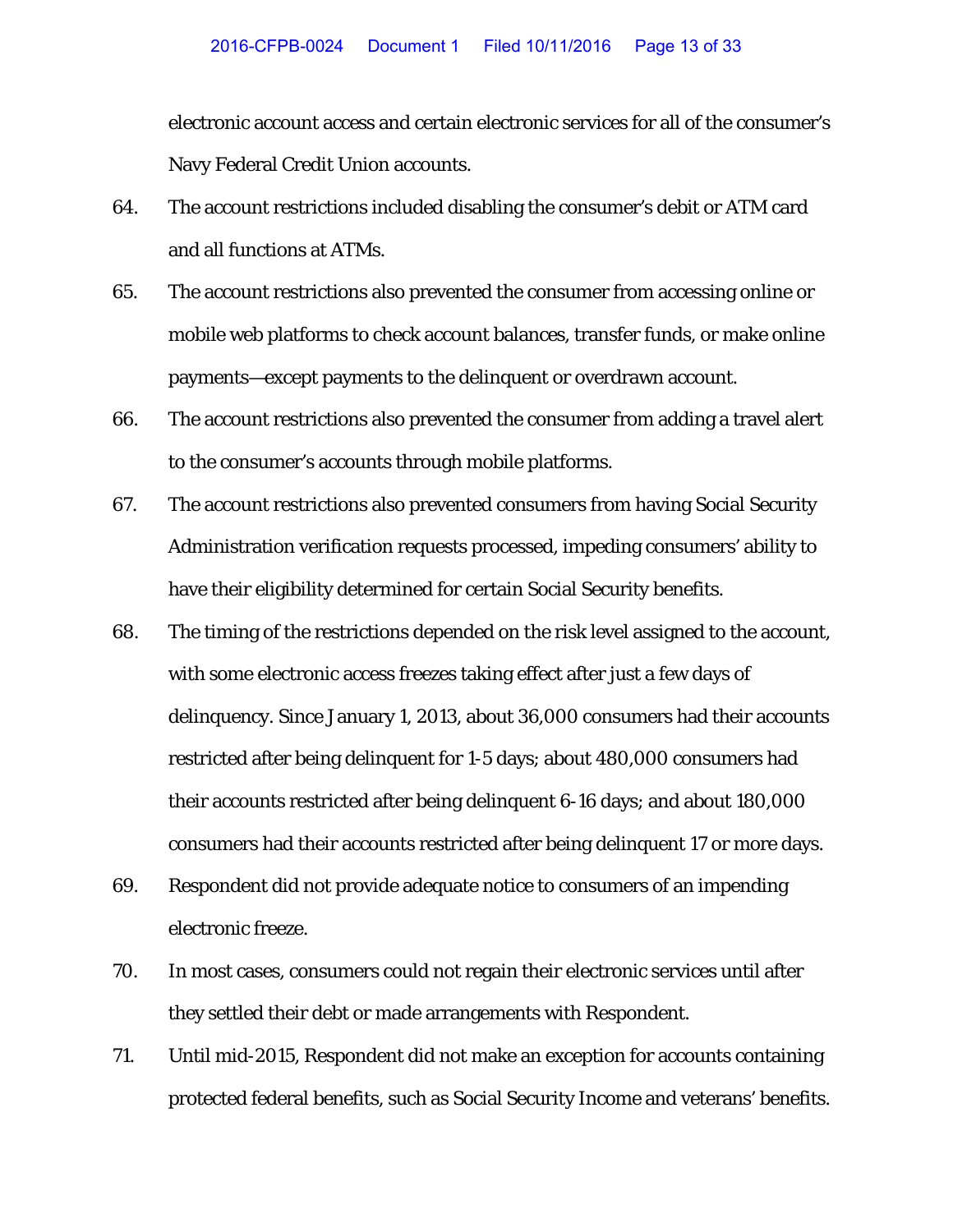Those funds, like all other funds, could not be transferred online or accessed through a bank card or ATM machine while the electronic restrictions were in place.

- 72. In June and July 2015, during the Bureau's investigation of this issue, Respondent stopped imposing these electronic access restrictions on delinquent members.
- 73. Section 1036(a)(1)(B) of the CFPA prohibits "unfair, deceptive, or abusive" acts or practices." 12 U.S.C.  $\S 5536(a)(1)(B)$ . An act or practice is unfair if "(A) the act or practice causes or is likely to cause substantial injury to consumers which is not reasonably avoidable by consumers; and (B) such substantial injury is not outweighed by countervailing benefits to consumers or competition." 12 U.S.C. §  $5531(c)(1)$ .
- 74. As described in Paragraphs 62 through 71, from at least January 1, 2013 until it ended the practice in mid-2015, Respondent unfairly restricted consumers' electronic account access and electronic account services, on all of the consumers' accounts, when the consumers were delinquent on a Navy Federal Credit Union credit account.
- 75. Respondent's acts and practices caused or were likely to cause substantial injuries to consumers.
- 76. The injuries to consumers included, but were not limited to:
	- a. Interfering with consumers' ability to make purchases or withdrawals using their debit or ATM cards;
	- b. Interfering with consumers' ability to make deposits through ATMs;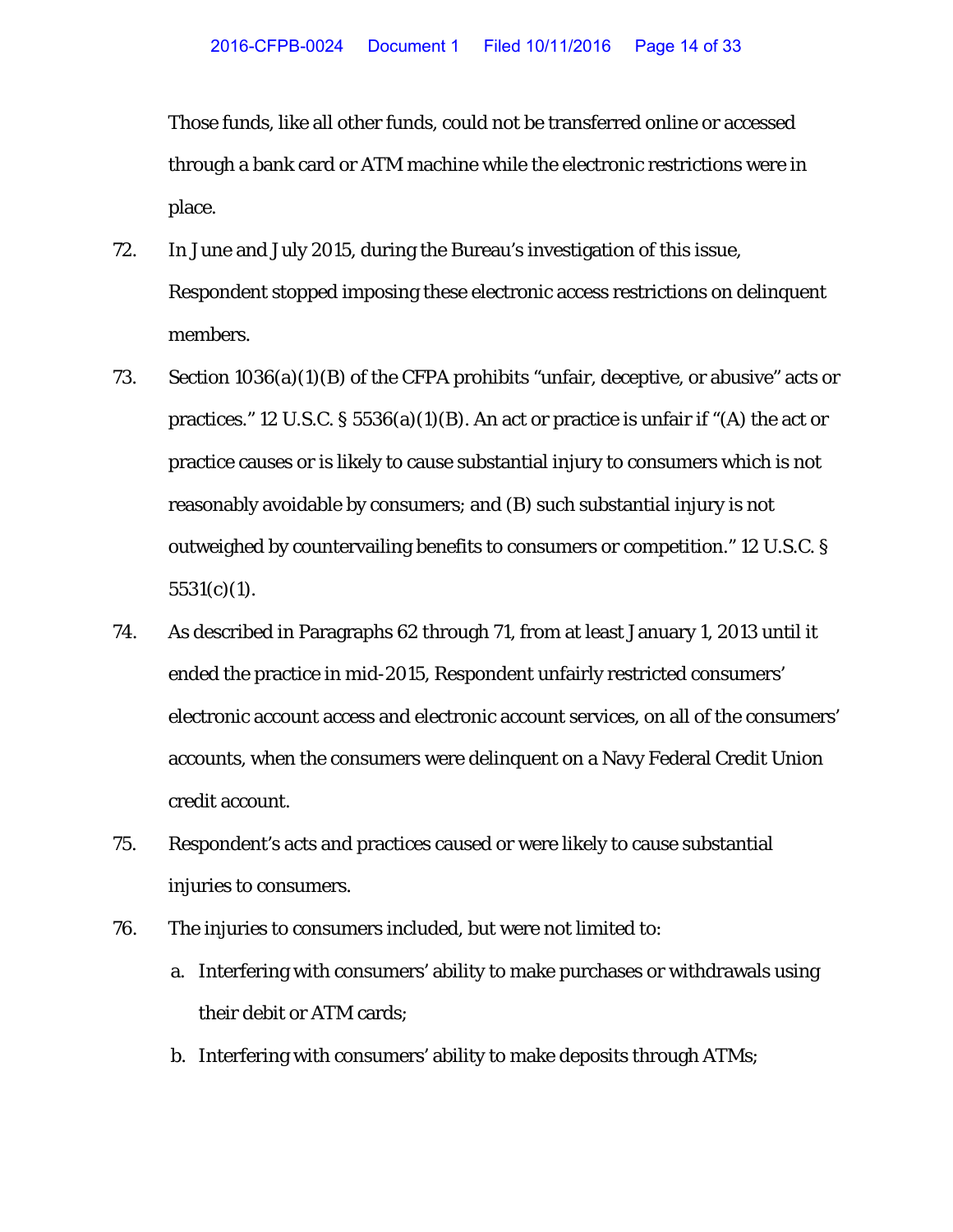- c. Preventing consumers from managing their accounts online or through ATMs; and
- d. Preventing consumers from initiating electronic transfers or payments from or between their Navy Federal Credit Union accounts.
- 77. The injuries to consumers were not reasonably avoidable because Respondent's policies and practices regarding electronic access and service restrictions were not adequately disclosed to consumers when they opened their deposit accounts, when they opened their credit accounts, or before they became delinquent on a credit account.
- 78. The injuries to consumers were not outweighed by any countervailing benefits to consumers or to competition.
- 79. Thus, Respondent's electronic account access restriction activities, as described in Paragraph 74, constitute unfair acts or practices in violation of sections 1031(a) and 1036(a)(1)(B) of the CFPA, 12 U.S.C. §§ 5531(a) and 5536(a)(1)(B).

### **ORDER**

#### **V**

### **Conduct Provisions**

**IT IS ORDERED**, under sections 1053 and 1055 of the CFPA, 12 U.S.C. §§ 5563 and 5565, that:

80. Respondent and its officers, agents, servants, employees, and attorneys who have actual notice of this Consent Order*,* whether acting directly or indirectly, may not violate sections 1031 and 1036 of the CFPA, 12 U.S.C. §§ 5531 and 5536, as follows: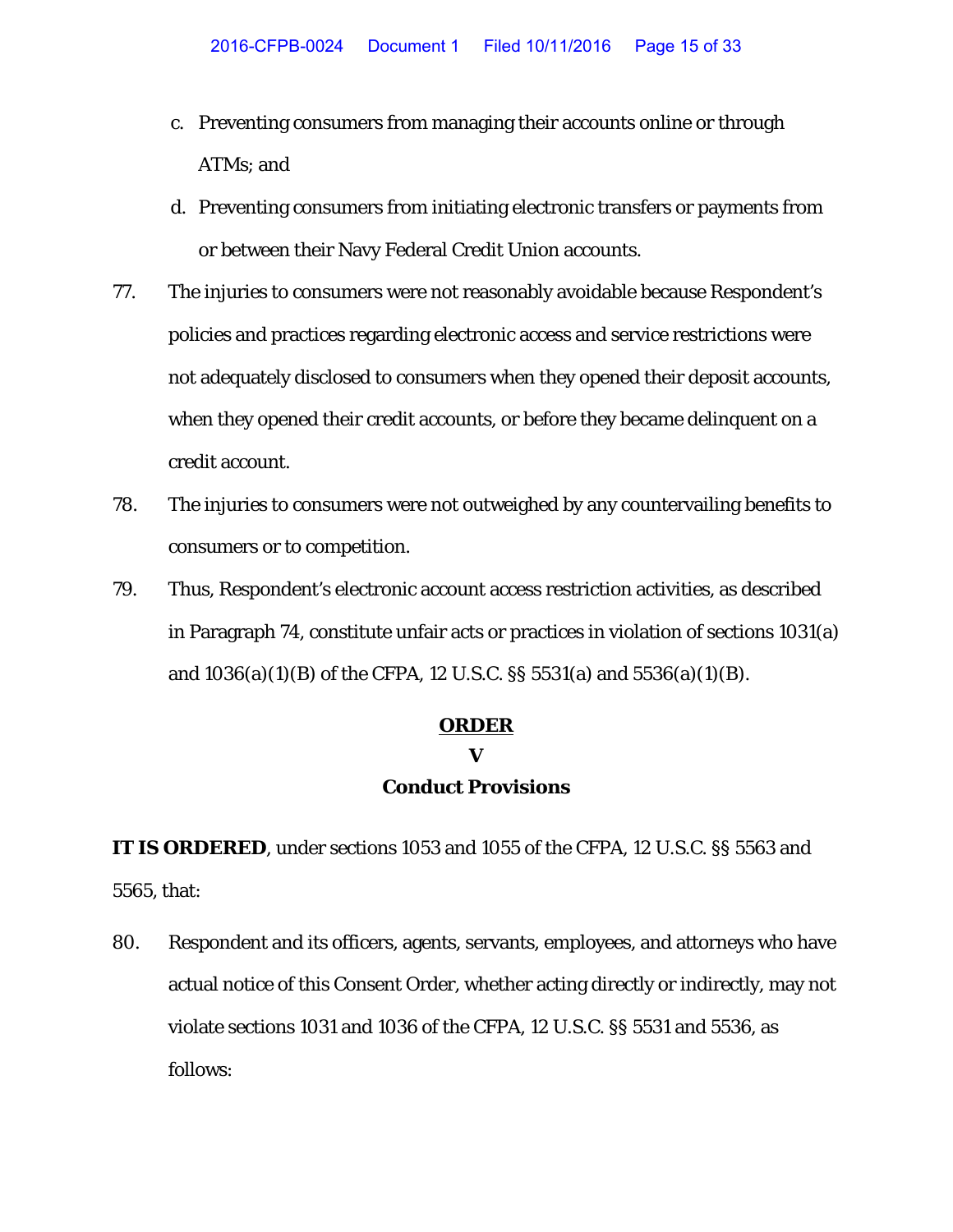- a. Cease and desist from making any deceptive representations in any debt collection communication to a consumer, whether by telephone, letter, or other means, including any misleading, false, or unsubstantiated threats to contact a consumer's commanding officer, threats to initiate legal action or wage garnishment, or misrepresentations regarding the credit consequences of falling behind on a Navy Federal Credit Union loan.
- b. Cease and desist from engaging in any unfair act or practice involving restricting a consumer's electronic account access when the consumer is delinquent or overdrawn on any Navy Federal Credit Union account.
- 81. Respondent, and its officers, agents, servants, employees, and attorneys who have actual notice of this Consent Order, whether acting directly or indirectly, in connection with servicing or collecting any consumer debt, may not misrepresent, or assist others in misrepresenting, expressly or impliedly, Respondent's legal authority or intention to:
	- a. Take legal action against a consumer;
	- b. Garnish a consumer's wages;
	- c. Contact a consumer's commanding officer or military employer concerning the consumer's debt; or
	- d. Disclose a consumer's debt to a third party.
- 82. Respondent, and its officers, agents, servants, employees, and attorneys who have actual notice of this Consent Order, whether acting directly or indirectly, in connection with servicing or collecting any consumer debt, may not misrepresent, or assist others in misrepresenting, expressly or impliedly,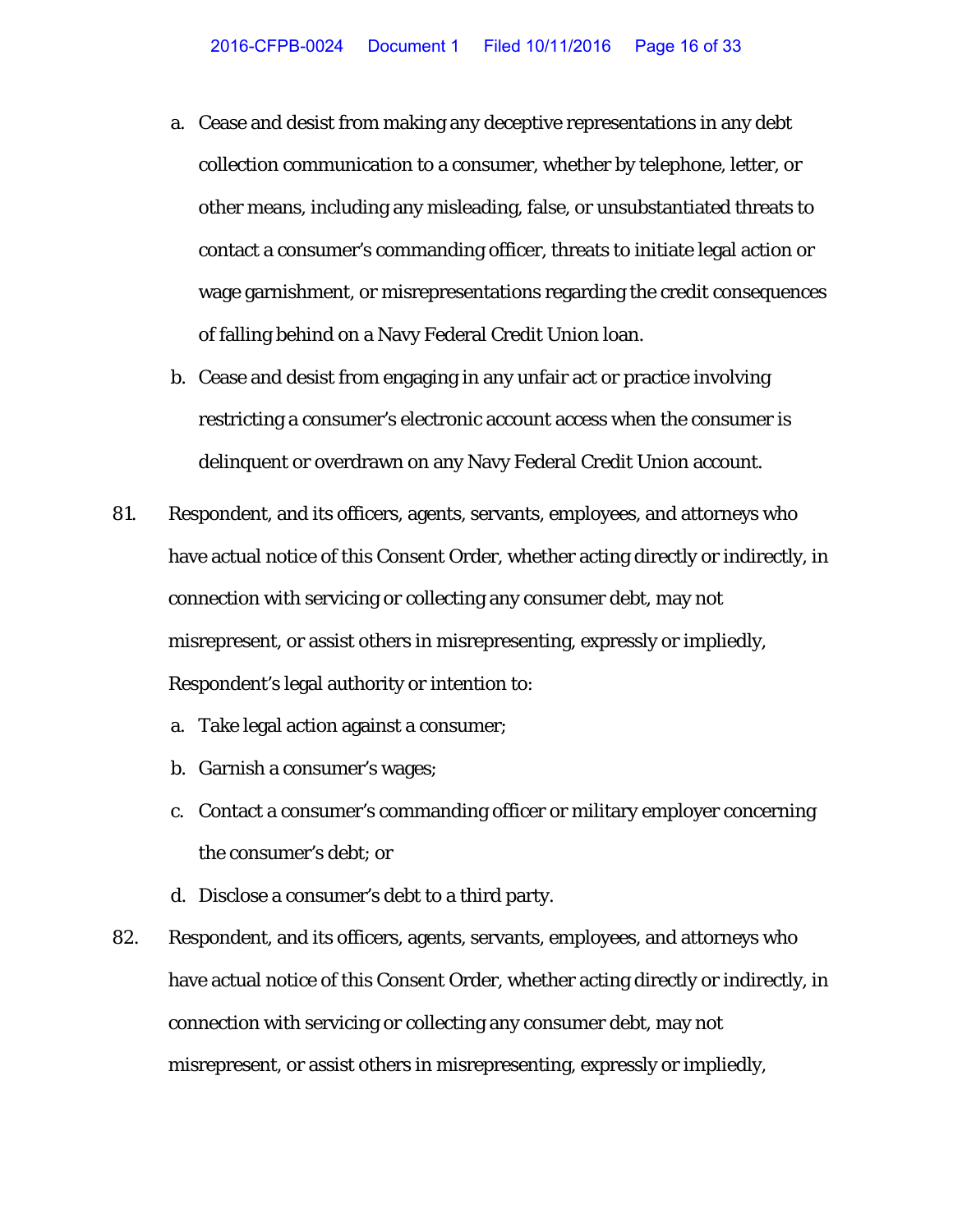- a. That a consumer can repair his or her credit reputation by contacting Respondent about a debt;
- b. That Respondent issues a credit rating;
- c. That a consumer's decision to settle or repay a debt will result in repairing or improving the consumer's credit history; or
- d. That a consumer's delinquency or default on a Navy Federal Credit Union debt will make it difficult or impossible for the consumer to obtain additional credit from other creditors.
- 83. Respondent and its officers, agents, servants, employees, and attorneys who have actual notice of this Consent Order*,* whether acting directly or indirectly, must take the following additional affirmative actions:
	- a. Remove from Respondent's consumer-facing disclosures and agreements any reference to contacting employers, including military employers, about consumers' debts;
	- b. Maintain Respondent's current policy of not imposing the electronic account restrictions described in Paragraphs 62 through 71, or any similar restrictions at the member level, when the consumer is delinquent or overdrawn on any Navy Federal Credit Union account.
- 84. Respondent and its officers, agents, servants, employees, and attorneys who have actual notice of this Consent Order*,* whether acting directly or indirectly, are permanently restrained from recollecting any amount of debt that was collected from a consumer within 60 days of the date of a Deceptive Debt Collection Letter.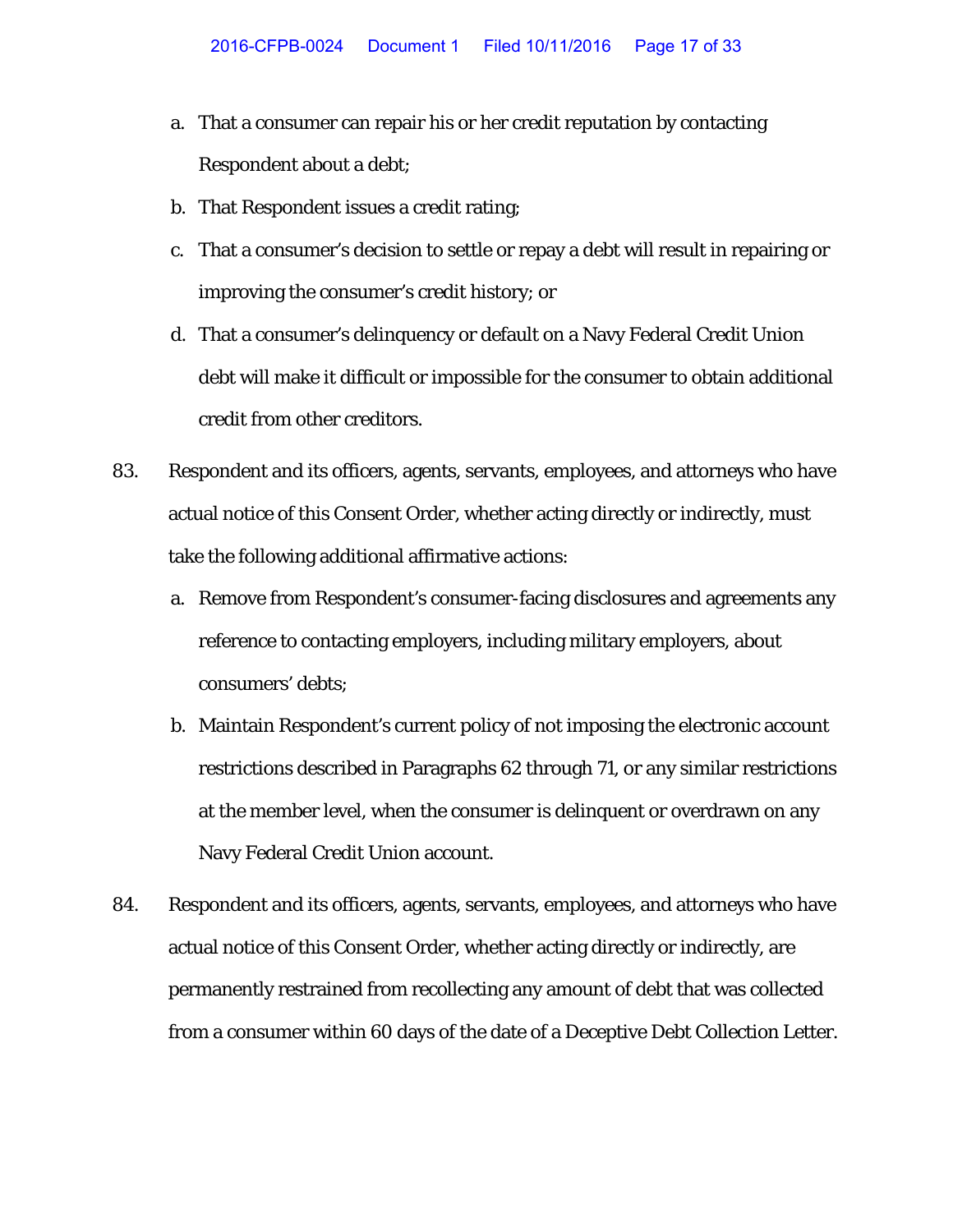# **VI Compliance Plan**

- 85. Within 90 days of the Effective Date, Respondent must submit to the Regional Director for review and determination of non-objection a comprehensive compliance plan designed to ensure that Respondent's policies and practices regarding consumer debt collection communications and electronic account restrictions comply with all applicable Federal consumer financial laws and the terms of this Consent Order (Compliance Plan). The Compliance Plan must include, at a minimum:
	- a. Detailed steps for addressing each action required by this Consent Order;
	- b. An explanation of Respondent's compliance management systems related to consumer debt collection, including the organizational and reporting structure of any related staff or management positions;
	- c. A requirement that Respondent adopt or maintain written policies and procedures covering its policies and practices regarding consumer debt collection communications and electronic account restrictions that address compliance with applicable Federal consumer financial laws in a manner designed to prevent violations and to detect and prevent associated risks of harm to consumers;
	- d. A requirement that Respondent provide regular education and training in Federal consumer financial laws for all appropriate employees and affiliated individuals involved with consumer debt collection communications and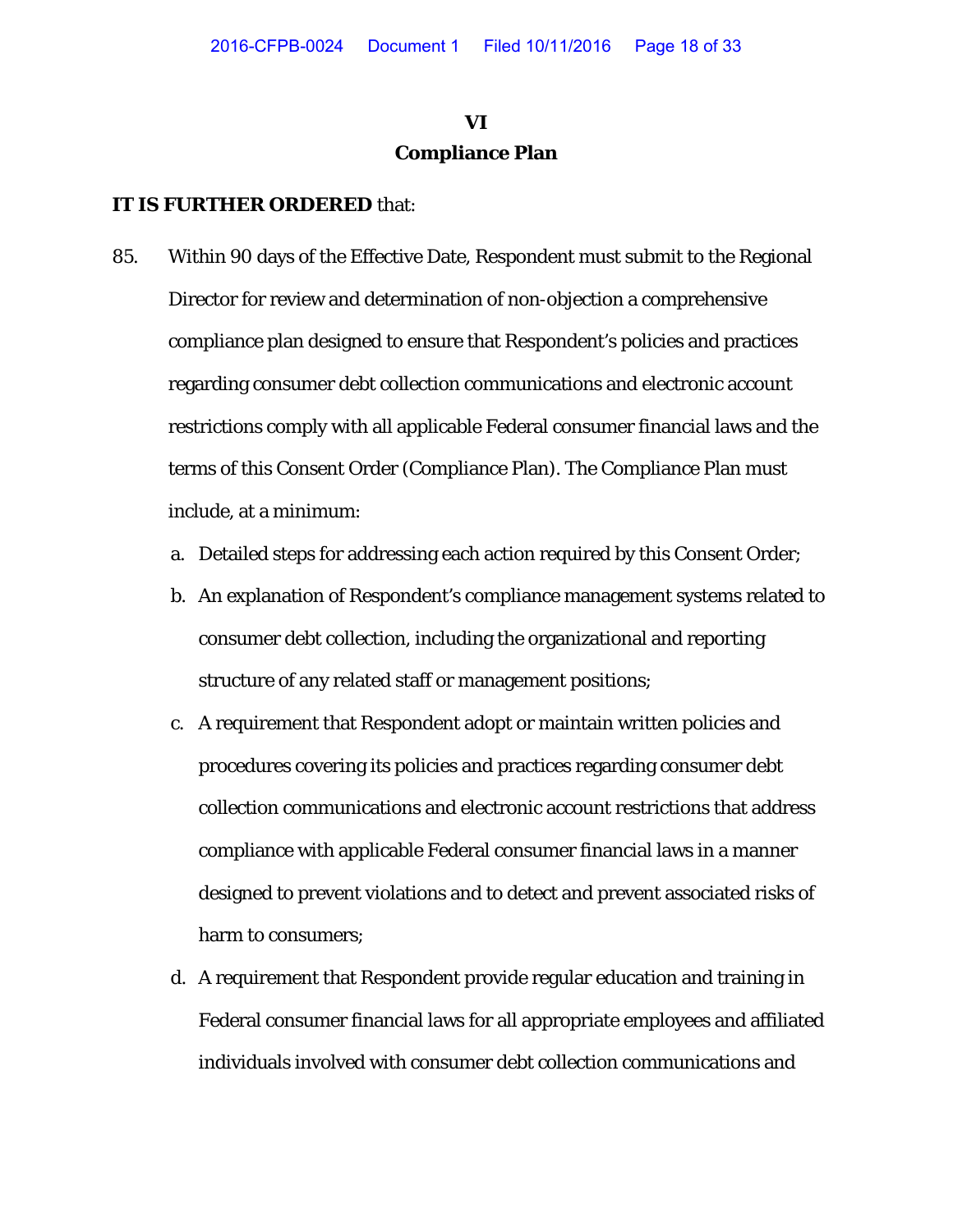electronic account restrictions, with training tailored to each individual's responsibilities and duties;

- e. A requirement that training activities be documented and training programs reviewed and updated at least annually to ensure that appropriate personnel are provided with relevant and pertinent information;
- f. A requirement that Respondent adopt and implement or maintain appropriate procedures for monitoring Respondent's consumer debt collection communications and electronic account restrictions and taking corrective action where appropriate to ensure compliance with applicable Federal consumer financial laws and the terms of this Consent Order;
- g. A requirement that Respondent conduct annual compliance audits, with reports to the Board or an appropriate Board committee and all appropriate compliance and business unit managers, to ensure that its policies and practices regarding consumer debt collection communications and electronic account restrictions are in compliance with applicable Federal consumer financial laws and the terms of this Consent Order and it is appropriately educating, training, supervising, and monitoring its collections personnel and collections activities and taking timely corrective action where appropriate; and
- h. Specific timeframes and deadlines for implementation of the steps described above.
- 86. The Regional Director will have the discretion to make a determination of nonobjection to the Compliance Plan or direct Respondent to revise it. If the Regional Director directs Respondent to revise the Compliance Plan, Respondent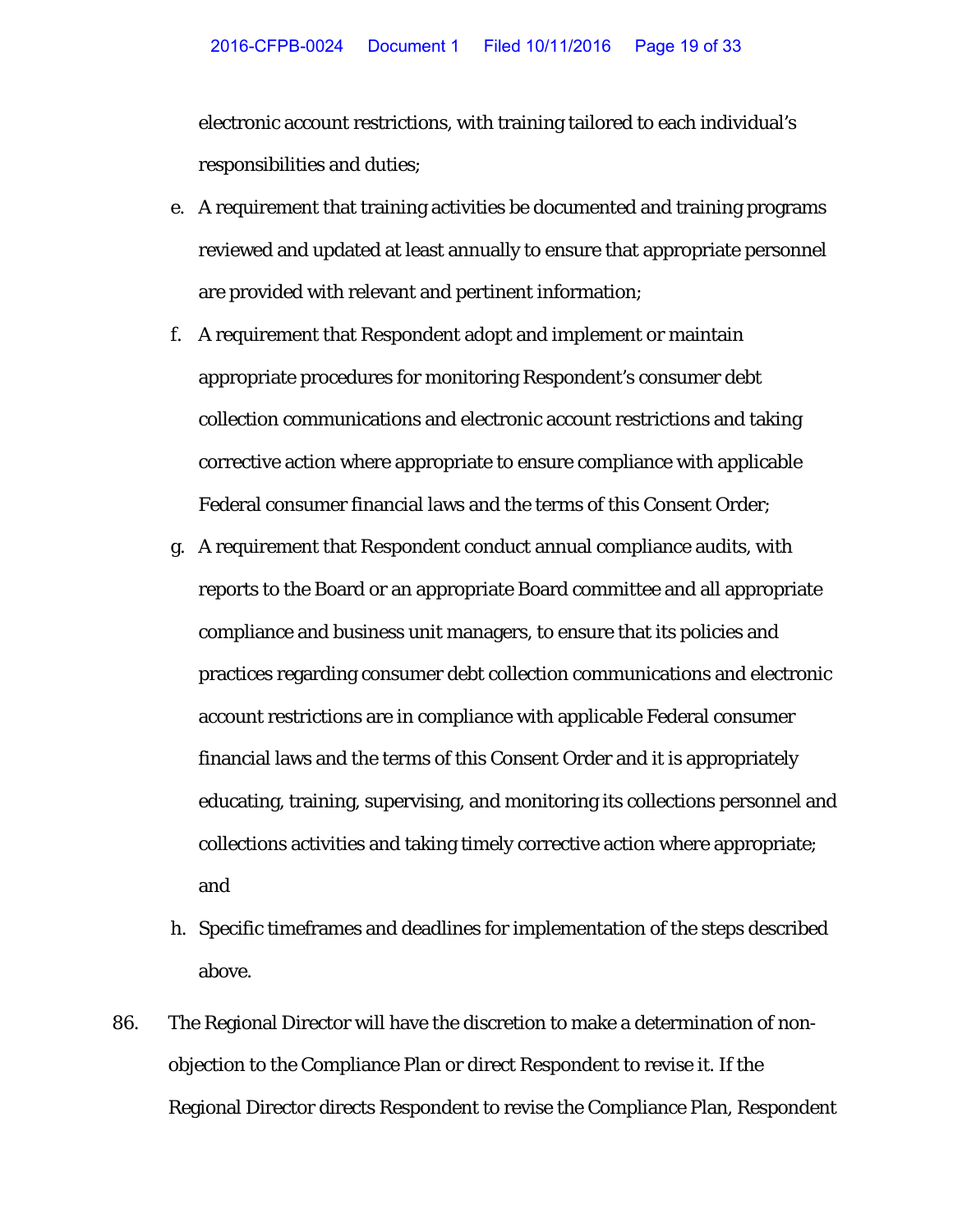must make the revisions and resubmit the Compliance Plan to the Regional Director within 30 days.

87. After receiving notification that the Regional Director has made a determination of non-objection to the Compliance Plan, Respondent must implement and adhere to the steps, recommendations, deadlines, and timeframes outlined in the Compliance Plan.

# **VII Role of the Board**

- 88. The Board or a committee thereof must review all submissions (including plans, reports, programs, policies, and procedures) required by this Consent Order prior to submission to the Bureau.
- 89. Although this Consent Order requires Respondent to submit certain documents for the review or non-objection by the Regional Director, the Board will have the ultimate responsibility for proper and sound management of Respondent and for ensuring that Respondent complies with Federal consumer financial law and this Consent Order.
- 90. In each instance that this Consent Order requires the Board or a committee thereof to ensure adherence to, or perform certain obligations of Respondent, the Board must:
	- a. Authorize whatever actions are necessary for Respondent to fully comply with the Consent Order;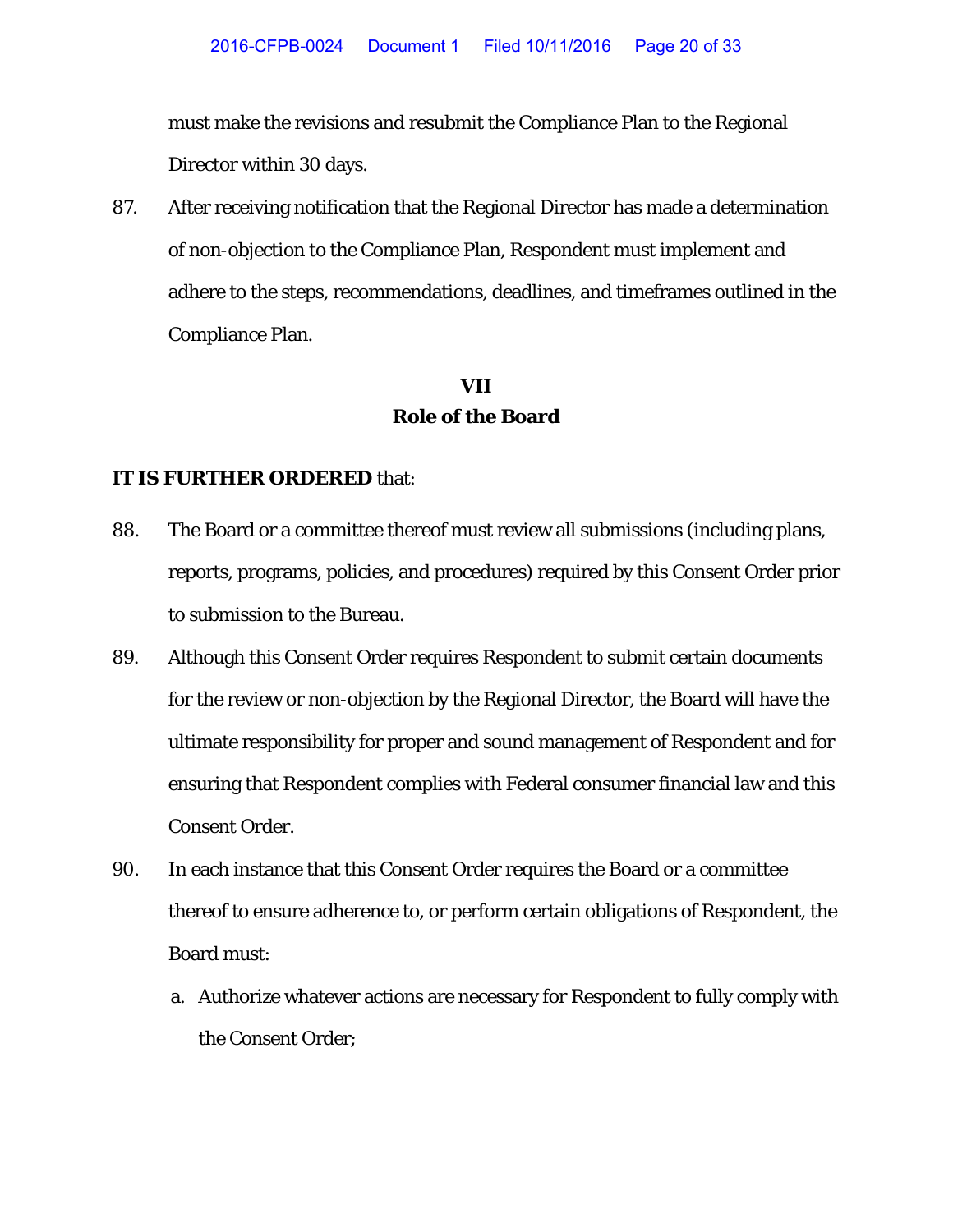- b. Require timely reporting by management to the Board or a committee thereof on the status of compliance obligations; and
- c. Require timely and appropriate corrective action to remedy any material noncompliance with any failures to comply with Board directives related to this Section.

# **VIII Order to Pay Redress**

- 91. Within 10 days of the Effective Date, Respondent must reserve or deposit into a segregated deposit account \$23,000,000, for the purpose of providing redress to Redress Eligible Consumers as required by this Section.
- 92. Within 90 days of the Effective Date, Respondent must submit to the Regional Director for review and non-objection a comprehensive written plan for providing redress consistent with this Consent Order (Redress Plan). The Regional Director will have the discretion to make a determination of nonobjection to the Redress Plan or direct Respondent to revise it. If the Regional Director directs Respondent to revise the Redress Plan, Respondent must make the revisions and resubmit the Redress Plan to the Regional Director within 30 days. After receiving notification that the Regional Director has made a determination of non-objection to the Redress Plan, Respondent must implement and adhere to the steps, recommendations, deadlines, and timeframes outlined in the Redress Plan.
- 93. The Redress Plan must: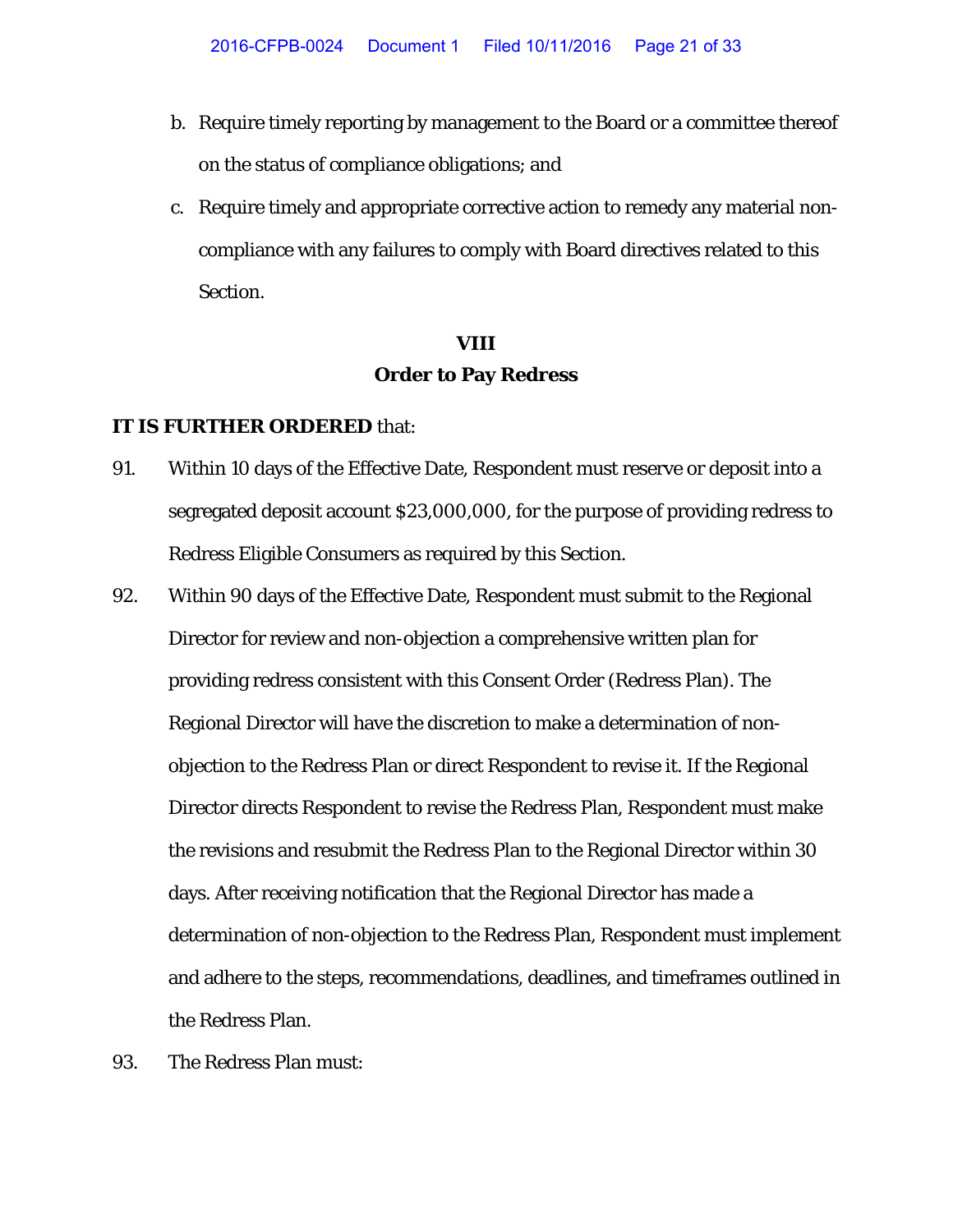- a. Specify how Respondent will identify all Redress Eligible Consumers who will receive redress under this Consent Order;
- b. Require Respondent to compensate each Redress Eligible Consumer in the amount of that consumer's Redressable Payment;
- c. For any consumer who received a Commanding Officer Threat Letter and who is not eligible to receive at least \$1,000 in compensation under Paragraph 93(b), require Respondent to provide additional compensation such that each consumer who received a Commanding Officer Threat Letter receives at least \$1,000 in compensation;
- d. Provide that redress payments to Redress Eligible Consumers will be made as follows:
	- i. For any Redress Eligible Consumer who has an available Navy Federal Credit Union deposit account at the time of the redress payment, Respondent will make the redress payment via a credit to consumer's Navy Federal Credit Union deposit account. At least seven days before the credit, Respondent will mail the consumer a letter notifying the consumer of the forthcoming redress payment ("Redress Notification Letter");
	- ii. For any Redress Eligible Consumer who does not have an available Navy Federal Credit Union deposit account at the time of the redress payment, Respondent will make the redress payment via certified or bank check, sent by mail, accompanied by a Redress Notification Letter;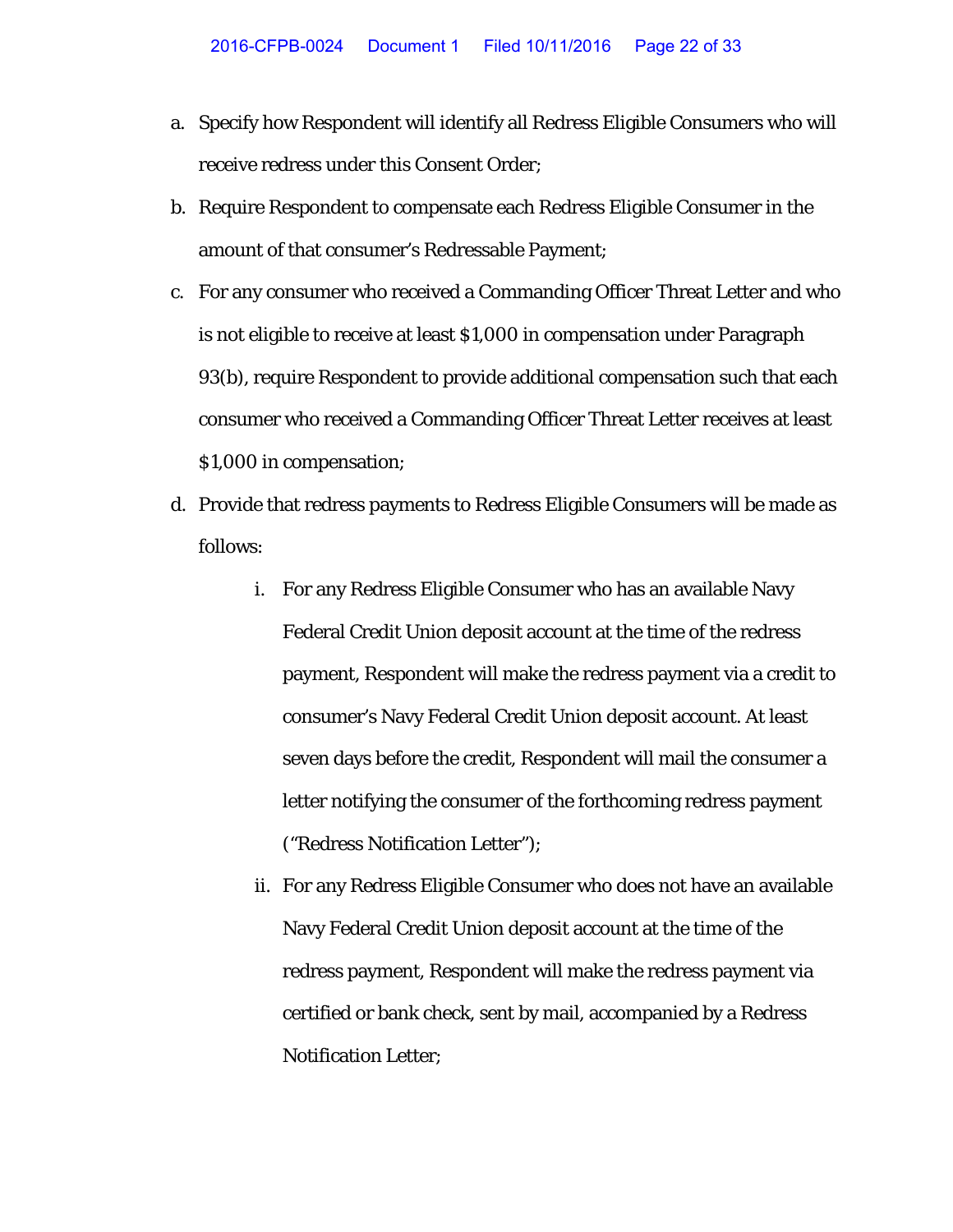- e. Provide an exemplar of the Redress Notification Letter and envelope. The letter must explain how the amount of redress was calculated; how redress will be provided; the date when redress will be provided; that the provision of the redress payment is in accordance with the terms of this Consent Order; and that the provision of the redress payment does not create a debt or increase any existing debts the consumer may otherwise owe to Respondent. The Redress Notification Letter must alert consumers that the provision of the redress payment does not prevent Respondent from engaging in lawful collection activities as to other debt(s) the consumer may owe to the credit union. Respondent must not include in any envelope containing a Redress Notification Letter any materials other than the approved letters and redress checks (where applicable), unless Respondent has obtained written confirmation from the Regional Director that the Bureau does not object to the inclusion of such additional materials;
- f. Provide the process for mailing Redress Notification Letters and redress checks (where applicable), obtaining a current address for all Redress Eligible Consumers, tracking any returned letters and redress checks, and re-mailing any returned letters and redress checks;
- g. Require Respondent to promptly update any information furnished to a credit reporting agency regarding a consumer account affected by this Consent Order;
- h. Require reporting to the Board or a relevant committee thereof and Regional Director on the status and progress of the Redress Plan on a monthly basis until completed;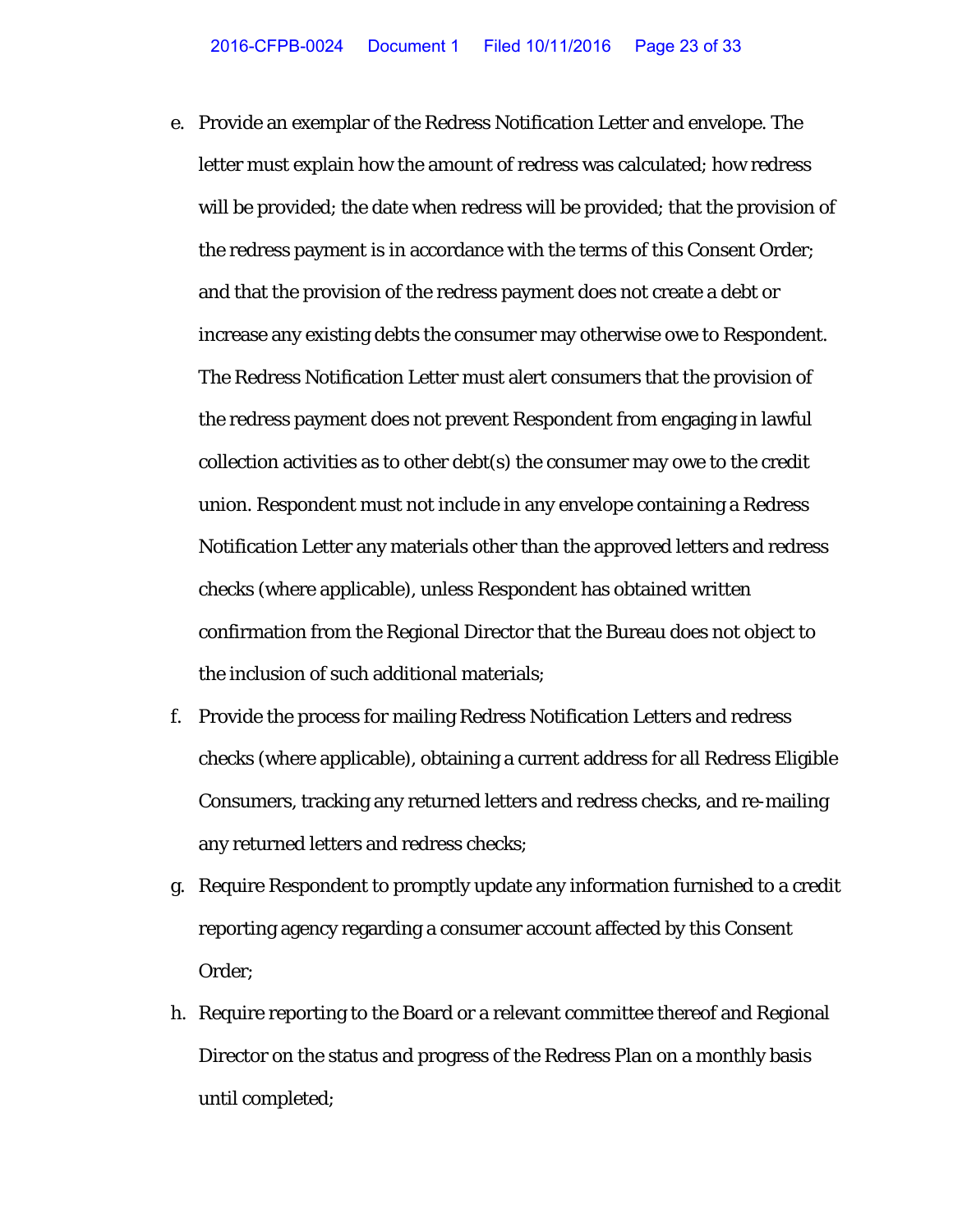- i. Specify the timeframes and deadlines for implementation of the steps described above;
- j. Provide that nothing in the Redress Plan creates any new collection, credit reporting, or litigation rights on behalf of Respondent; and
- k. Provide that Respondent will pay all costs of administering redress as required by this Section.
- 94. Respondent must provide all relief to Redress Eligible Consumers required by this Consent Order, regardless of whether the total of such relief exceeds the amount reserved or deposited into a segregated account under Paragraph 91.
- 95. Respondent may not condition the payment of any redress to any Redress Eligible Consumer under this Consent Order on that consumer waiving any right.

# **IX Order to Pay Civil Money Penalties**

- 96. Under section 1055(c) of the CFPA, 12 U.S.C. § 5565(c), by reason of the violations of law described in Section IV of this Consent Order, and taking into account the factors in 12 U.S.C. § 5565(c)(3), Respondent must pay a civil money penalty of \$5,500,000 to the Bureau.
- 97. Within 10 days of the Effective Date, Respondent must pay the civil money penalty by wire transfer to the Bureau or to the Bureau's agent in compliance with the Bureau's wiring instructions.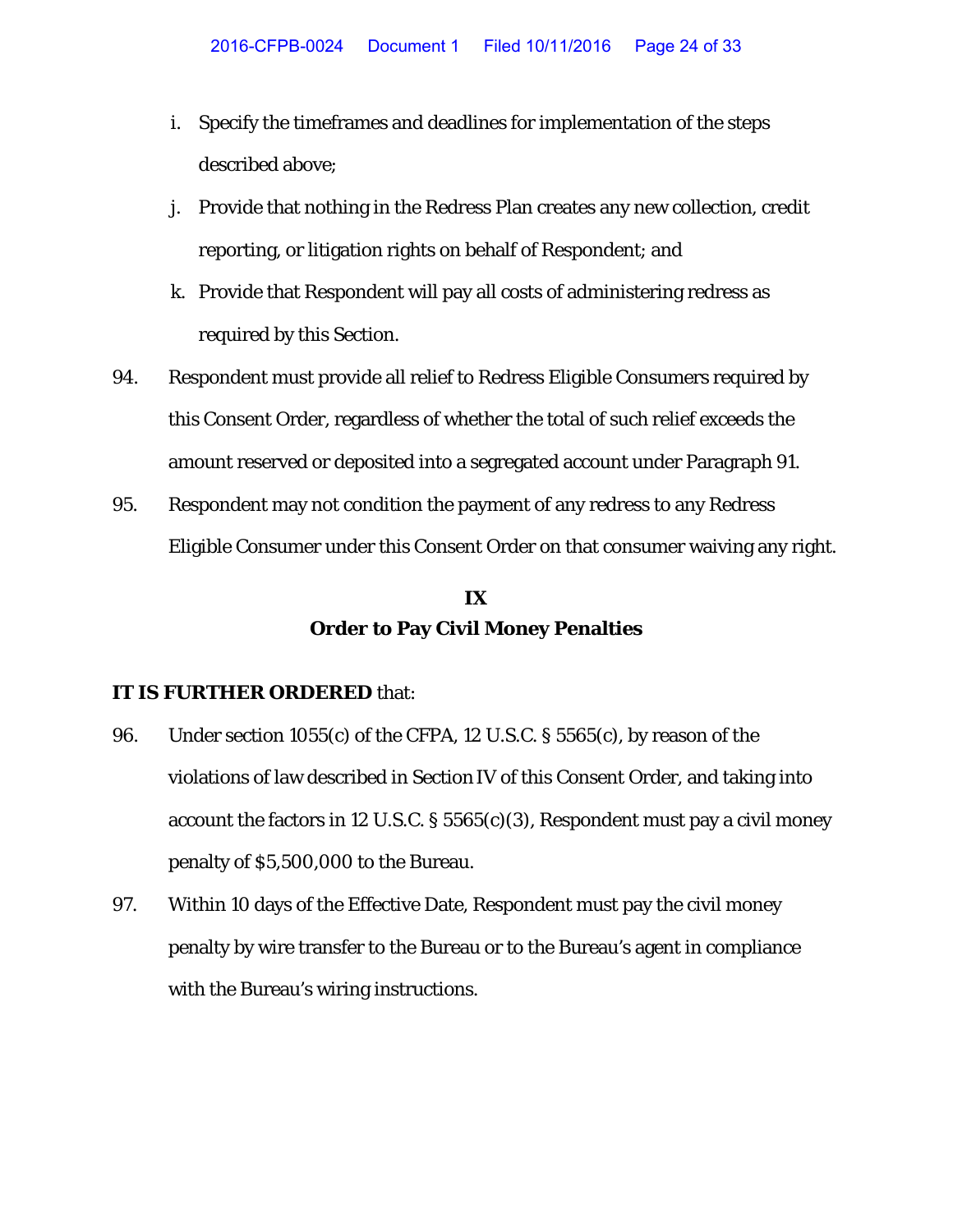- 98. The civil money penalty paid under this Consent Order will be deposited in the Civil Penalty Fund of the Bureau as required by section 1017(d) of the CFPA, 12 U.S.C. § 5497(d).
- 99. Respondent must treat the civil money penalty paid under this Consent Order as a penalty paid to the government for all purposes. Regardless of how the Bureau ultimately uses those funds, Respondent may not:
	- a. Claim, assert, or apply for a tax deduction, tax credit, or any other tax benefit for any civil money penalty paid under this Consent Order; or
	- b. Seek or accept, directly or indirectly, reimbursement or indemnification from any source, including, but not limited to, payment made under any insurance policy, with regard to any civil money penalty paid under this Consent Order.
- 100. To preserve the deterrent effect of the civil money penalty in any Related Consumer Action, Respondent may not argue that Respondent is entitled to, nor may Respondent benefit by, any offset or reduction of any compensatory monetary remedies imposed in the Related Consumer Action because of the civil money penalty paid in this action (Penalty Offset). If the court in any Related Consumer Action grants such a Penalty Offset, Respondent must, within 30 days after entry of a final order granting the Penalty Offset, notify the Bureau, and pay the amount of the Penalty Offset to the U.S. Treasury. Such a payment will not be considered an additional civil money penalty and will not change the amount of the civil money penalty imposed in this action.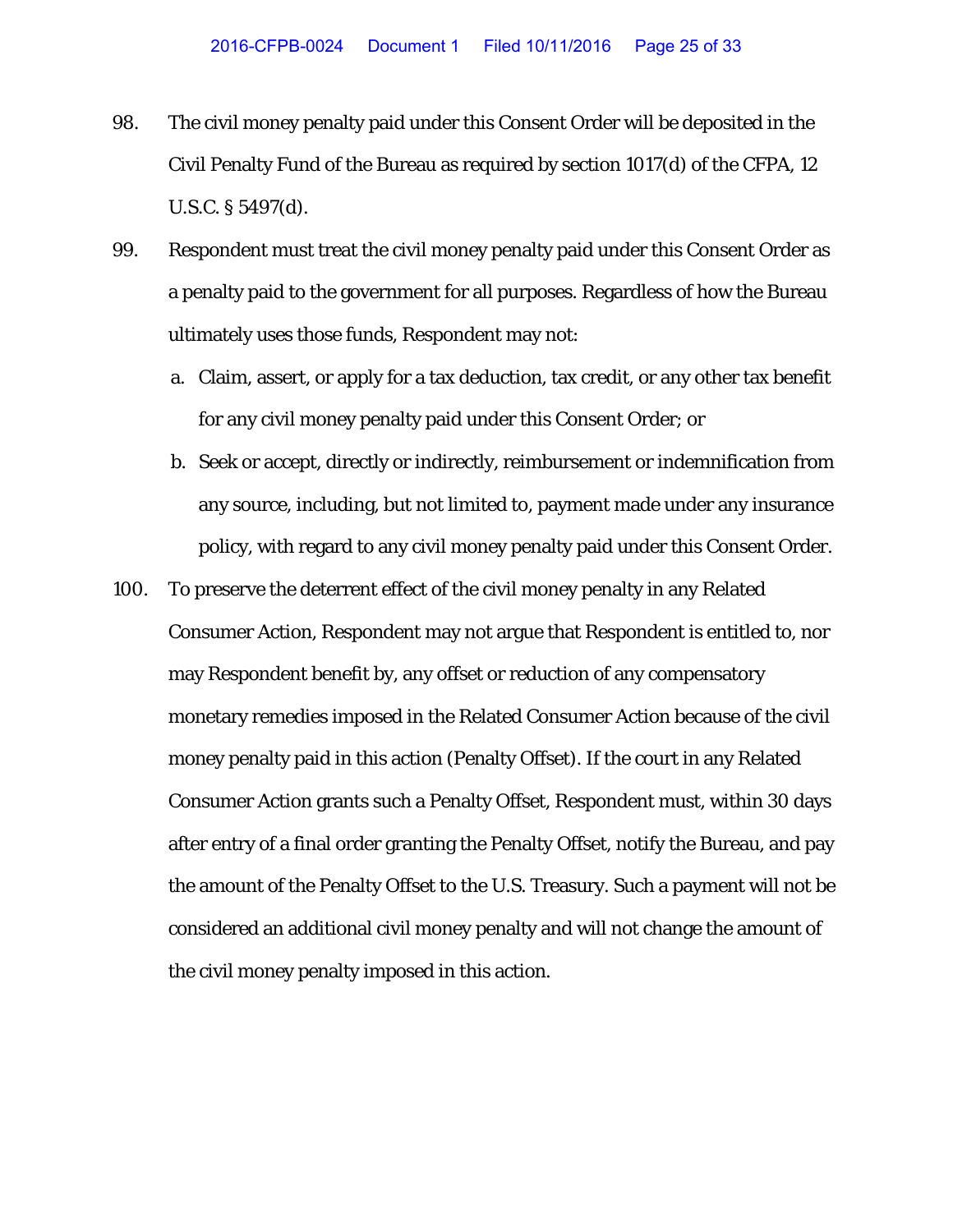# **X Additional Monetary Provisions**

#### **IT IS FURTHER ORDERED** that:

- 101. In the event of any default on Respondent's obligations to make payment under this Consent Order, interest, computed under 28 U.S.C. § 1961, as amended, will accrue on any outstanding amounts not paid from the date of default to the date of payment, and will immediately become due and payable.
- 102. Respondent must relinquish all dominion, control, and title to the funds paid to the fullest extent permitted by law and no part of the funds may be returned to Respondent.
- 103. Under 31 U.S.C. § 7701, Respondent, unless it already has done so, must furnish to the Bureau its taxpayer identifying numbers, which may be used for purposes of collecting and reporting on any delinquent amount arising out of this Consent Order.
- 104. Within 30 days of the entry of a final judgment, consent order, or settlement in a Related Consumer Action, Respondent must notify the Regional Director of the final judgment, consent order, or settlement in writing. That notification must indicate the amount of redress, if any, that Respondent paid or is required to pay to consumers and describe the consumers or classes of consumers to whom that redress has been or will be paid.

### **XI**

### **Reporting Requirements**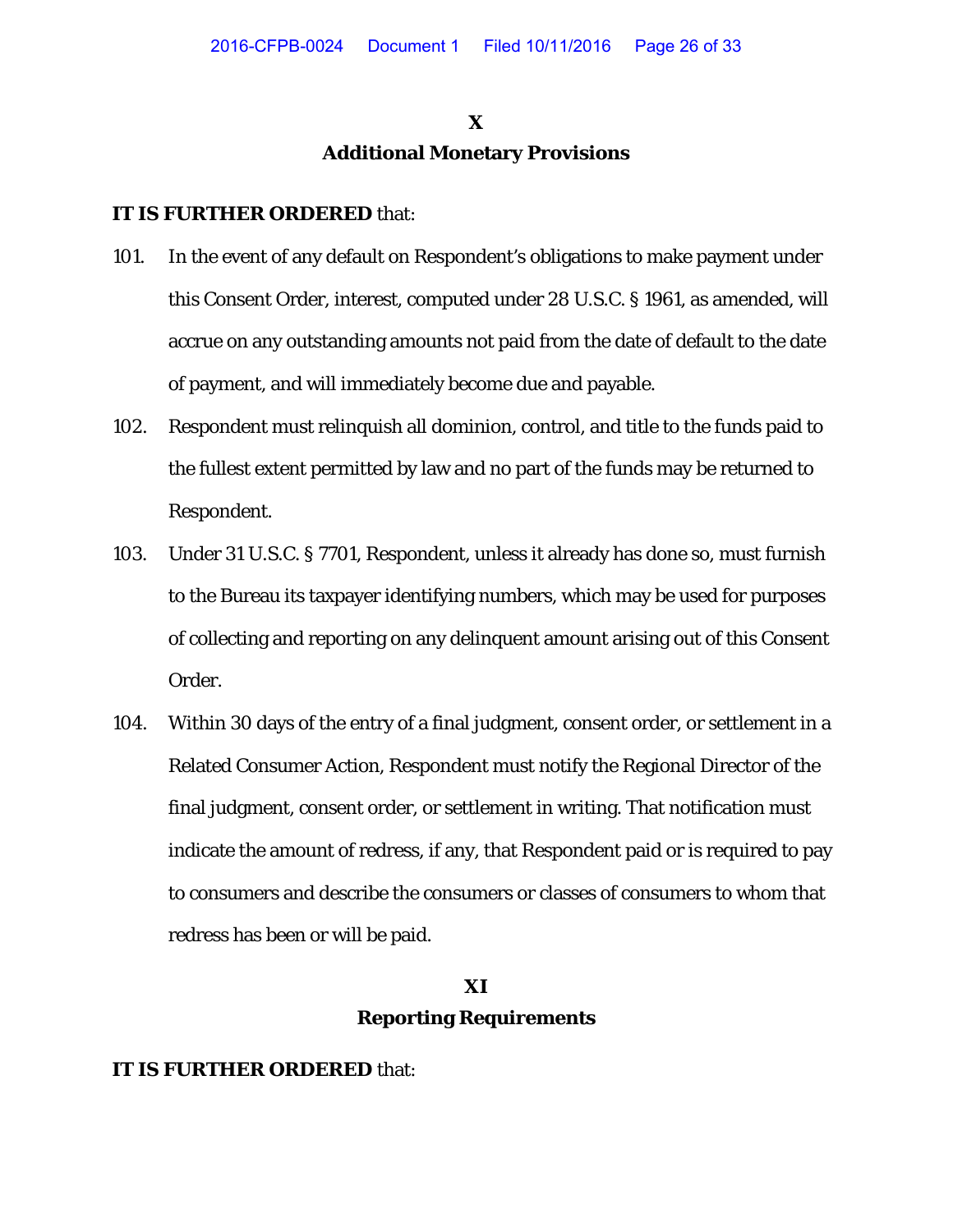- 105. Respondent must notify the Bureau of any development that may affect compliance obligations arising under this Consent Order, including, but not limited to, a dissolution, assignment, sale, merger, or other action that would result in the emergence of a successor company; the creation or dissolution of a subsidiary, parent, or Affiliate that engages in any acts or practices subject to this Consent Order; the filing of any bankruptcy or insolvency proceeding by or against Respondent; or a change in Respondent's name or address. Respondent must provide this notice, if practicable, at least 30 days before the development, but in any case no later than 14 days after the development.
- 106. Within 7 days of the Effective Date, Respondent must designate at least one telephone number and email, physical, and postal address as points of contact, which the Bureau may use to communicate with Respondent.
- 107. Respondent must report any change in the information required to be submitted under Paragraph 106 at least 30 days before the change or as soon as practicable after the learning about the change, whichever is sooner.
- 108. Within 90 days after receiving notification that the Regional Director has made a determination of non-objection to the Compliance Plan, and again one year thereafter, Respondent must submit to the Regional Director an accurate written compliance progress report (Compliance Report) that has been approved by the Board, which, at a minimum:
	- a. Describes in detail the manner and form in which Respondent has complied with this Consent Order; and
	- b. Attaches a copy of each Order Acknowledgment obtained under Section XII, unless previously submitted to the Bureau.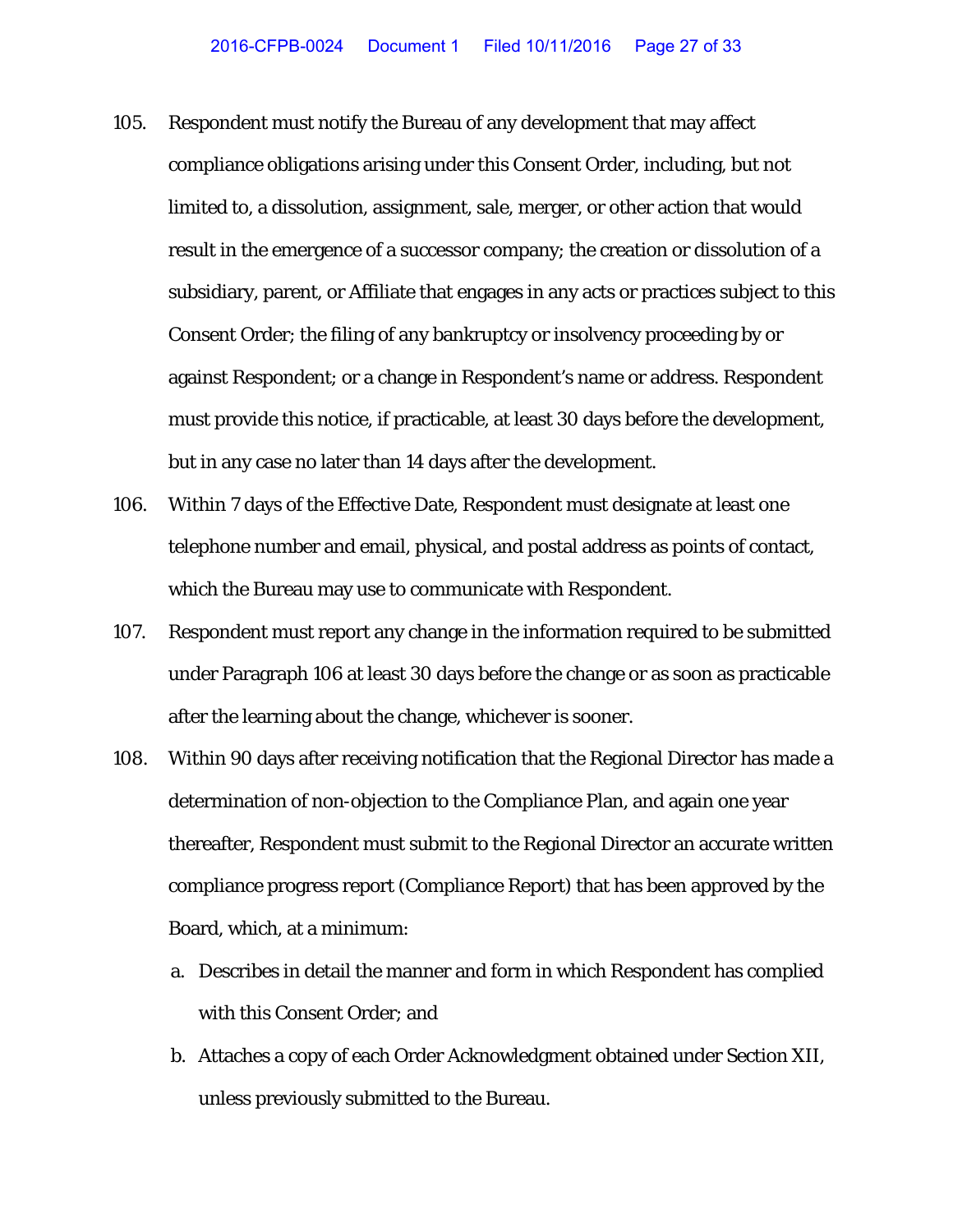# **XII Order Distribution and Acknowledgment**

#### **IT IS FURTHER ORDERED** that:

- 109. Within 30 days of the Effective Date, Respondent must deliver a copy of this Consent Order to each of its board members and executive officers, as well as to any managers, employees, Service Providers, or other agents and representatives who have responsibilities related to the subject matter of the Consent Order.
- 110. For 5 years from the Effective Date, Respondent must deliver a copy of this Consent Order to any business entity resulting from any change in structure referred to in Section XI, any future board members and executive officers, as well as to any managers, employees, Service Providers, or other agents and representatives who will have responsibilities related to the subject matter of the Consent Order before they assume their responsibilities.
- 111. Respondent must secure a signed and dated statement acknowledging receipt of a copy of this Consent Order, ensuring that any electronic signatures comply with the requirements of the E-Sign Act, 15 U.S.C. § 7001 *et seq.*, within 30 days of delivery, from all persons receiving a copy of this Consent Order under this Section.

# **XIII Recordkeeping**

#### **IT IS FURTHER ORDERED** that:

112. Respondent must create, or if already created, must retain for at least 5 years from the Effective Date, the following business records: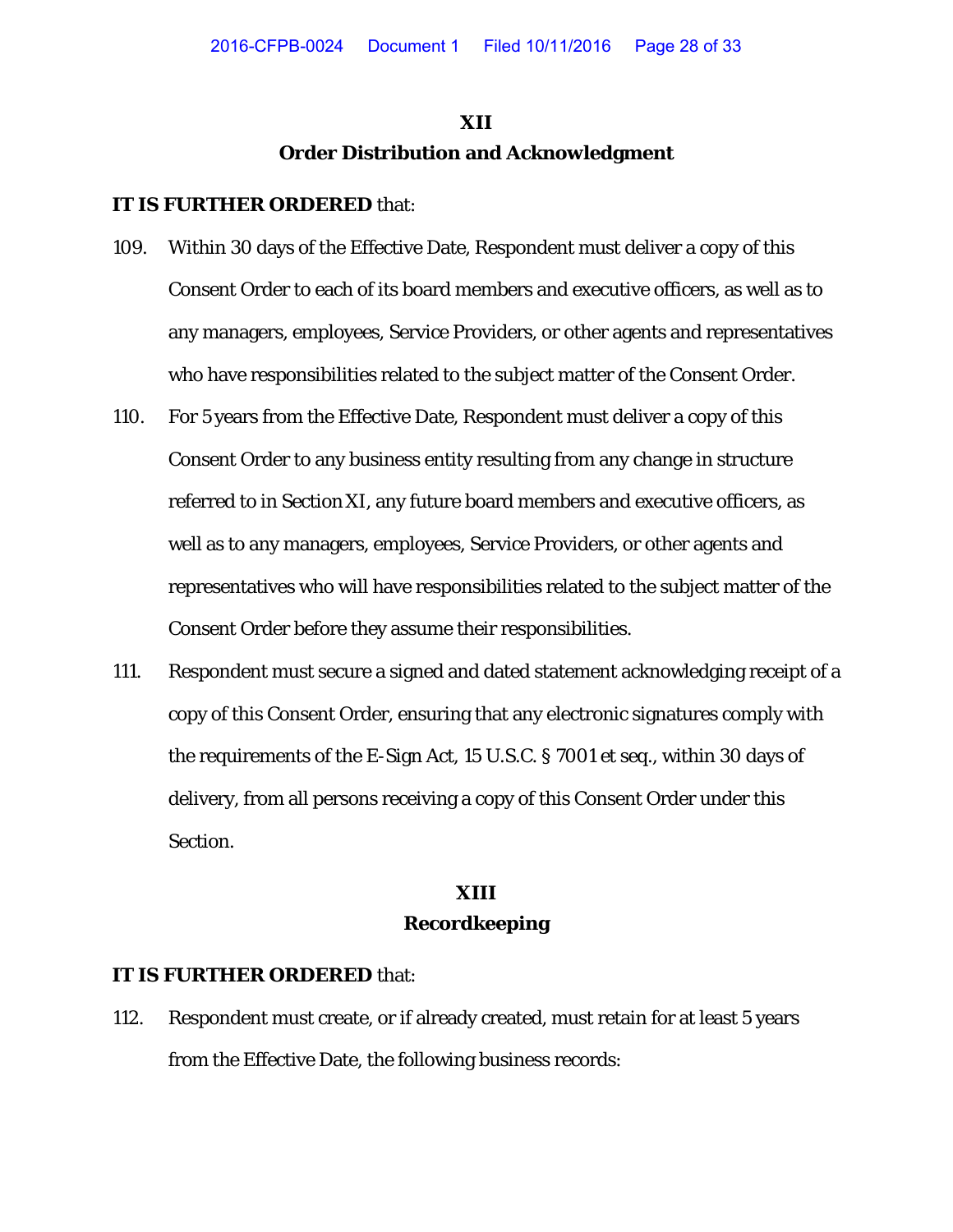- a. All documents and records necessary to demonstrate full compliance with each provision of this Consent Order, including all submissions to the Bureau;
- b. All documents and records pertaining to the Redress Plan, described in Section VIII above; and
- c. Copies of all consumer debt collection letter templates; telephone scripts; policies and procedures; training materials; monitoring procedures, results, and reports; records of corrective actions; and audit reports.
- 113. Respondent must make the documents identified in Paragraph 112 available to the Bureau upon the Bureau's request, within 14 days of such a request.

# **XIV Notices**

#### **IT IS FURTHER ORDERED** that:

- 114. Unless otherwise directed in writing by the Bureau, Respondent must provide all submissions, requests, communications, or other documents relating to this Consent Order in writing, with the subject line, "*In re* Navy Federal Credit Union, File No. 2016-CFPB-0024," and send them either:
	- a. By overnight courier (not the U.S. Postal Service) to the below address and contemporaneously by email to **Enforcement** Compliance @cfpb.gov:

James Carley Regional Director, Bureau Southeast Region Consumer Financial Protection Bureau 1625 Eye Street, N.W. 4th Floor Washington, DC 20006; or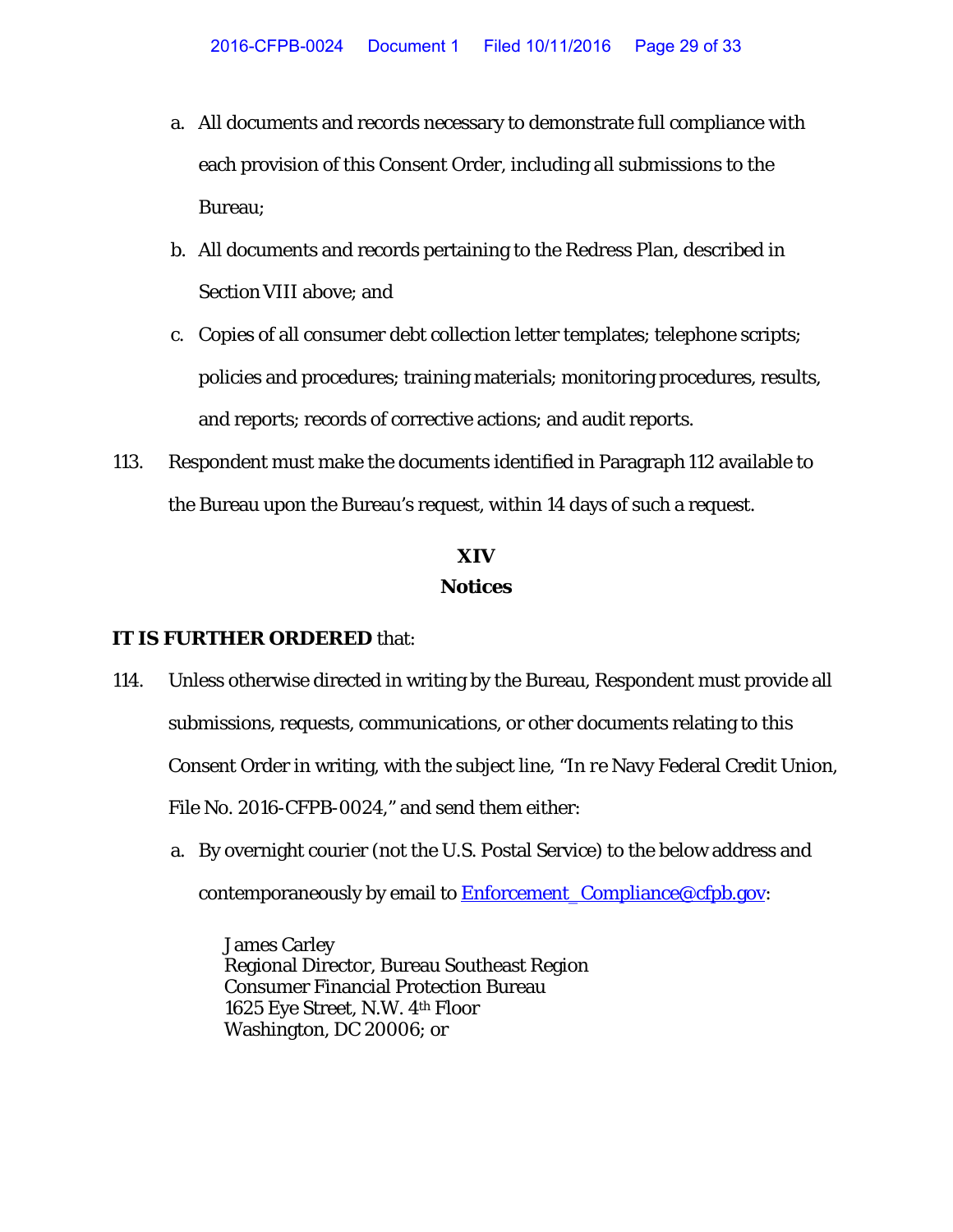b. By first-class mail to the below address and contemporaneously by email

to [Enforcement\\_Compliance@cfpb.gov:](mailto:Enforcement_Compliance@cfpb.gov)

James Carley Regional Director, Bureau Southeast Region Consumer Financial Protection Bureau 1700 G Street, N.W. Washington, DC 20552 Attn: 1625 Eye Street, N.W.

#### **XV**

#### **Compliance Monitoring**

**IT IS FURTHER ORDERED** that, to monitor Respondent's compliance with this

Consent Order:

- 115. Within 14 days of receipt of a written request from the Bureau, Respondent must submit additional Compliance Reports or other requested information, which must be made under penalty of perjury; provide sworn testimony; or produce documents.
- 116. Respondent must permit Bureau representatives to interview any employee or other person affiliated with Respondent who has agreed to such an interview. The person interviewed may have counsel present.
- 117. Nothing in this Consent Order will limit the Bureau's lawful use of civil investigative demands under 12 C.F.R. § 1080.6 or other compulsory process.

### **XVI**

### **Modifications to Non-Material Requirements**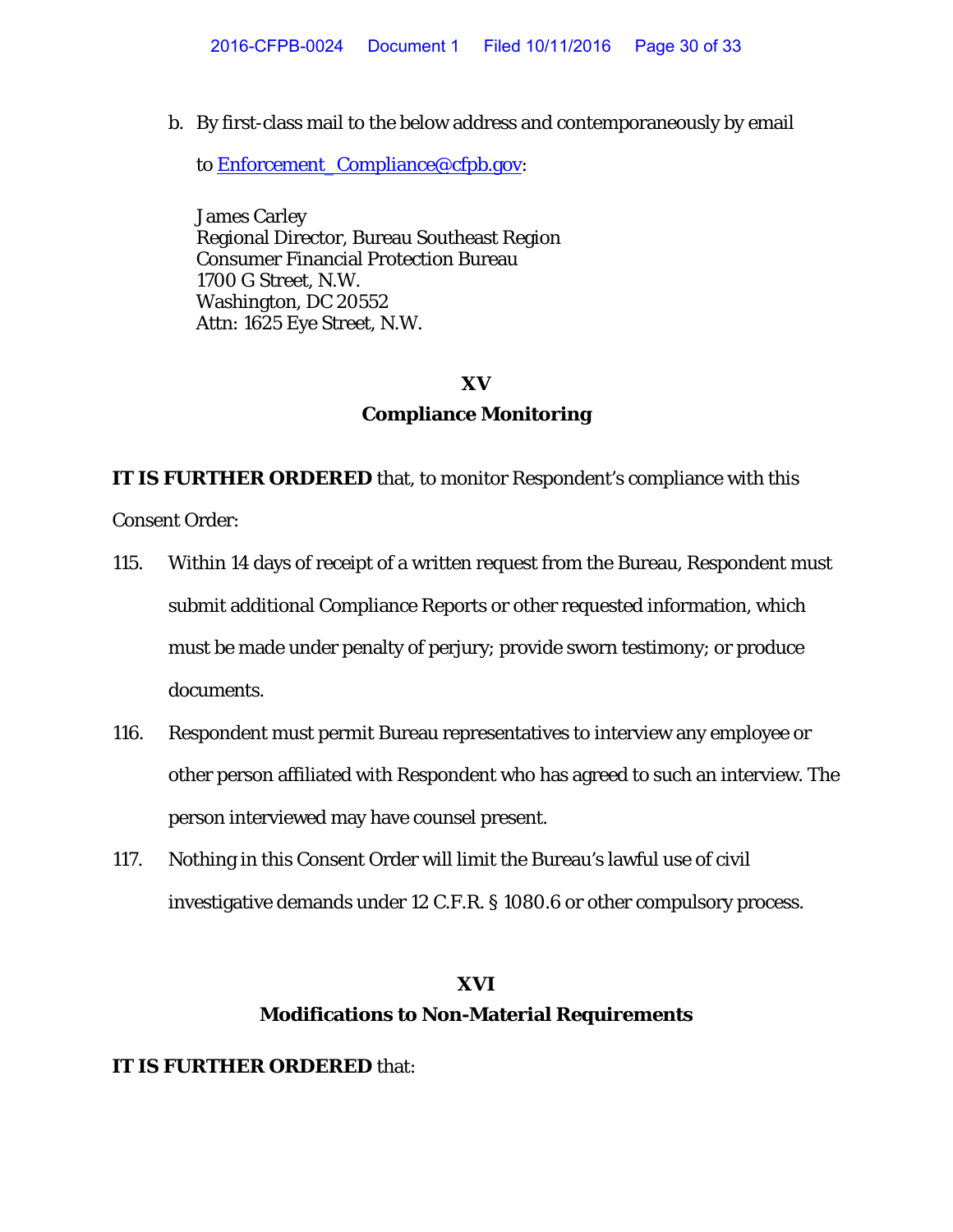- 118. Respondent may seek a modification to non-material requirements of this Consent Order (*e.g*., reasonable extensions of time and changes to reporting requirements) by submitting a written request to the Regional Director.
- 119. The Regional Director may, in his/her discretion, modify any non-material requirements of this Consent Order (*e.g*., reasonable extensions of time and changes to reporting requirements) if he/she determines good cause justifies the modification. Any such modification by the Regional Director must be in writing.

# **XVII Administrative Provisions**

- 120. The provisions of this Consent Order do not bar, estop, or otherwise prevent the Bureau, or any other governmental agency, from taking any other action against Respondent, except as described in Paragraph 121.
- 121. The Bureau releases and discharges Respondent from all potential liability for law violations that the Bureau has or might have asserted based on the practices described in Section IV of this Consent Order, to the extent such practices occurred before the Effective Date and the Bureau knows about them as of the Effective Date. The Bureau may use the practices described in this Consent Order in future enforcement actions against Respondent and its Affiliates, including, without limitation, to establish a pattern or practice of violations or the continuation of a pattern or practice of violations or to calculate the amount of any penalty. This release does not preclude or affect any right of the Bureau to determine and ensure compliance with the Consent Order, or to seek penalties for any violations of the Consent Order.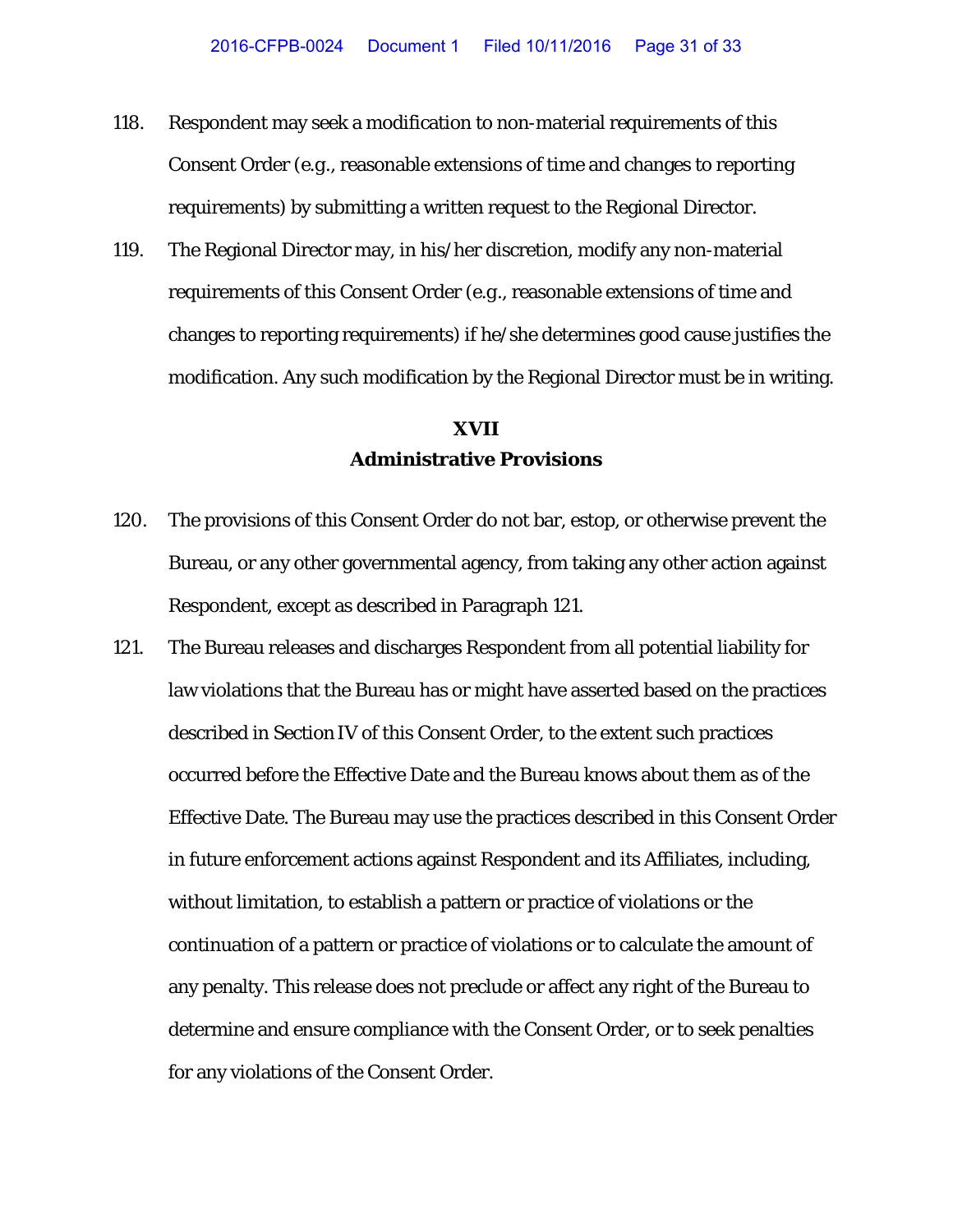- 122. This Consent Order is intended to be, and will be construed as, a final Consent Order issued under section 1053 of the CFPA, 12 U.S.C. § 5563, and expressly does not form, and may not be construed to form, a contract binding the Bureau or the United States.
- 123. This Consent Order will terminate 5 years from the Effective Date or 5 years from the most recent date that the Bureau initiates an action alleging any violation of the Consent Order by Respondent. If such action is dismissed or the relevant adjudicative body rules that Respondent did not violate any provision of the Consent Order, and the dismissal or ruling is either not appealed or upheld on appeal, then the Consent Order will terminate as though the action had never been filed. The Consent Order will remain effective and enforceable until such time, except to the extent that any provisions of this Consent Order have been amended, suspended, waived, or terminated in writing by the Bureau or its designated agent.
- 124. Calculation of time limitations will run from the Effective Date and be based on calendar days, unless otherwise noted.
- 125. Should Respondent seek to transfer or assign all or part of its operations that are subject to this Consent Order, Respondent must, as a condition of sale, obtain the written agreement of the transferee or assignee to comply with all applicable provisions of this Consent Order.
- 126. The provisions of this Consent Order will be enforceable by the Bureau. For any violation of this Consent Order, the Bureau may impose the maximum amount of civil money penalties allowed under section 1055(c) of the CFPA, 12 U.S.C. § 5565(c). In connection with any attempt by the Bureau to enforce this Consent